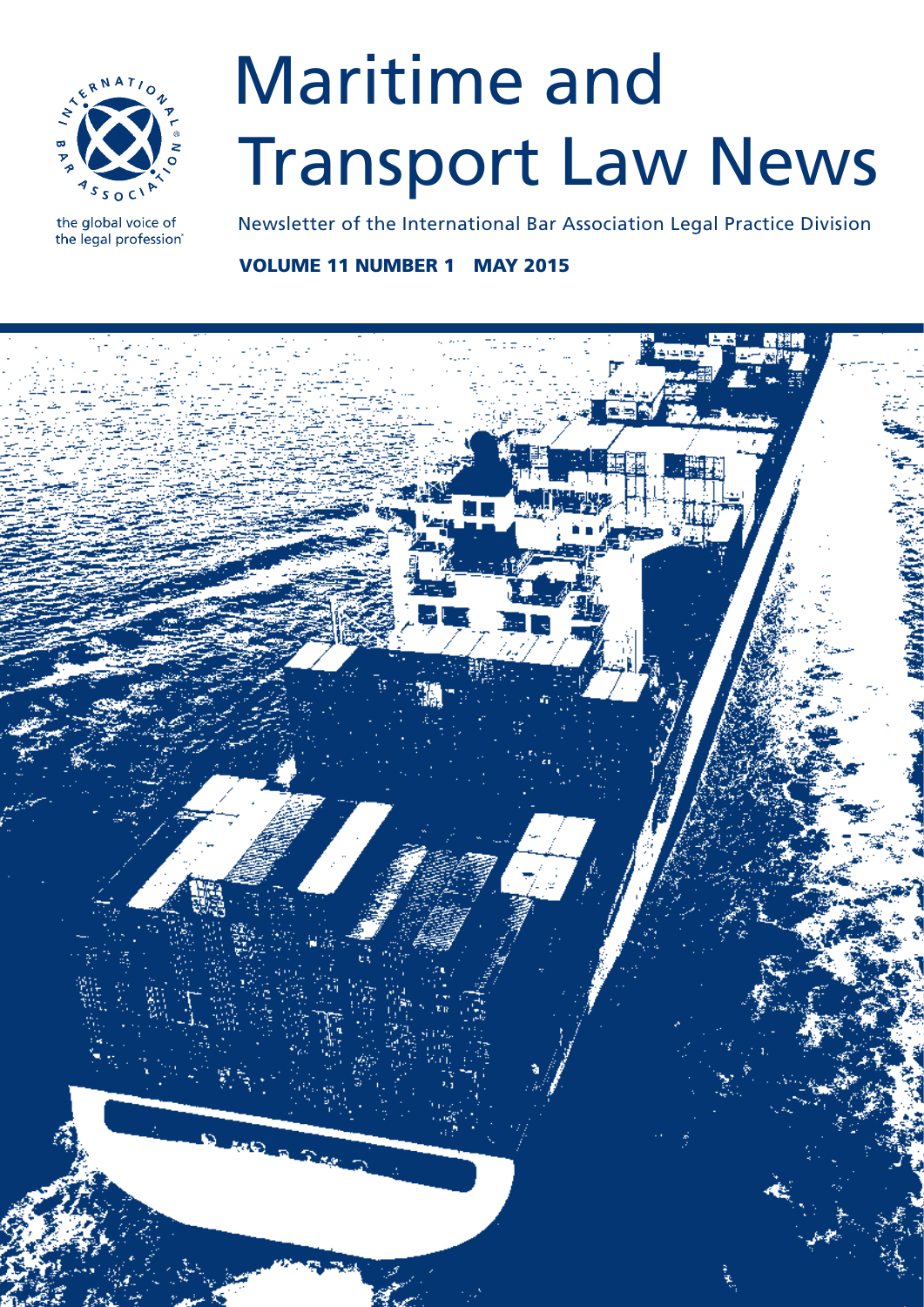# 

# **Vienna** 4–9 October 2015 ANNUAL CONFERENCE OF THE **INTERNATIONAL BAR ASSOCIATION**



In October 2015, the IBA Annual Conference will be held in the baroque splendour of Vienna, with its Hofburg<br>Palace, Spanish riding school and famous Viennese coffee houses. More importantly, Vienna is the hub for Central n October 2015, the IBA Annual Conference will be held in the baroque splendour of Vienna, with its Hofburg and Eastern European business, with more than 1,000 international companies coordinating their regional activities from Austria. Over 300 international companies have their CCE headquarters in Vienna and it is the seat of several international organisations such as OPEC and the third United Nations Headquarters. With these links and connections Vienna is a fi tting and inspiring setting for the International Bar Association's 2015 Annual Conference.

# What will Vienna 2015 offer?

- The largest gathering of the international legal community in the world – a meeting place of more than 6,000 lawyers and legal professionals from around the world
- Nearly 200 working sessions covering all areas of practice relevant to international legal practitioners
- The opportunity to generate new business with the leading firms in the world's key cities
- A registration fee that entitles you to attend as many working sessions throughout the week as you wish
- Up to 25 hours of continuing legal education and continuing professional development
- A variety of social functions providing ample opportunity to network and see the city's celebrated sights, and an exclusive excursion and tours programme







# www.ibanet.org/conferences/Vienna2015.aspx

**To register, please contact:** 

International Bar Association, 4th Floor, 10 St Bride Street, London EC4A 4AD, United Kingdom Tel: +44 (0)20 7842 0090 Fax: +44 (0)20 7842 0091 Email: conferences@int-bar.org

# **OFFICIAL CORPORATE SUPPORTERS**



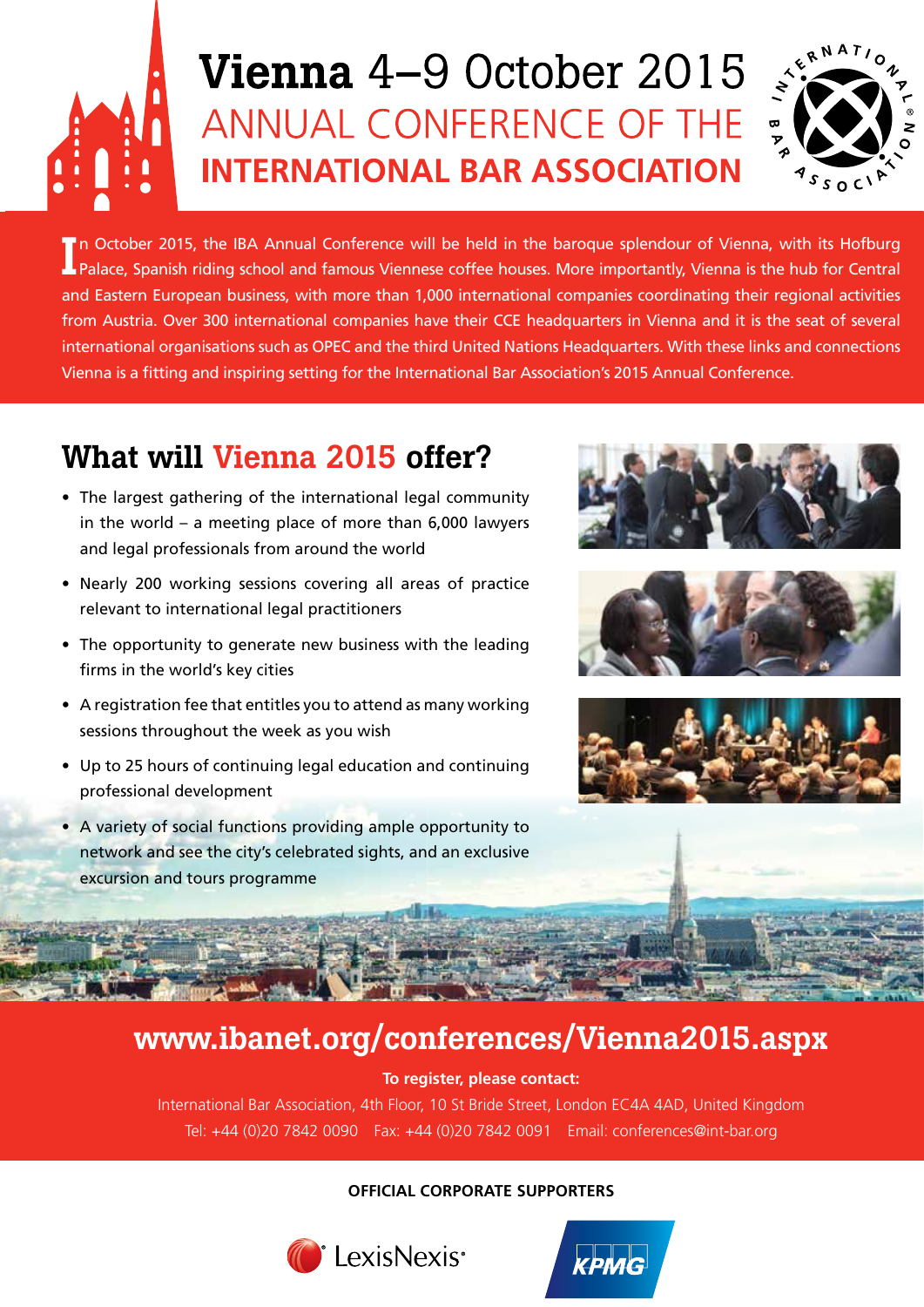# **IN THIS ISSUE**

| <b>From the Chair</b>                                                                                             | 4  |
|-------------------------------------------------------------------------------------------------------------------|----|
| <b>From the Editors</b>                                                                                           | 5  |
| <b>Meet the Officer</b>                                                                                           | 6  |
| <b>Committee Officers</b>                                                                                         | 8  |
| <b>IBA Annual Conference,</b><br>Vienna, 4-9 October 2015:<br>our Committee's sessions                            | 9  |
| <b>Feature articles</b>                                                                                           |    |
| The mirage of a wrongful vessel arrest claim<br>in the UAE<br>Raymond Kisswany                                    | 10 |
| Insurance issues in offshore marine<br>construction<br>Thomas H Belknap Jr                                        | 14 |
| <b>Articles</b>                                                                                                   |    |
| Ship arrest procedure in Costa Rica<br><b>Abraham Stern</b>                                                       | 17 |
| Article 3.4 of the Arrest Convention in<br>Italian case law: the debate continues<br>Claudio Perella              | 18 |
| Claims against the pilot in Japan<br>Mitsuhiro Toda                                                               | 20 |
| VAT Rules in France: French commercial<br>exemption - the importation procedure<br>Fabien d'Haussy                | 21 |
| Charterparty trends: Supplytime update<br>Martin Sandgren                                                         | 23 |
| The fallout from the OW Bunker<br>Group collapse<br>Johannes Grove Nielsen                                        | 24 |
| Calling at a Crimean port may cause arrest<br>and confiscation of the vessel in Ukraine<br><b>Andrey Selyutin</b> | 26 |
| Consequential losses in long-term contracts<br>of affreightment under Malaysian law<br><b>Fuset Farid</b>         | 27 |
| Force majeure: practical legal consequences<br>Nikolay Melnykov and<br>Alexander Chebotarenko                     | 30 |
| Exclusive jurisdiction clauses and CMR<br>Annemieke Spijker and Jos van der Meché                                 | 31 |

**Contributions** to this newsletter are always welcome and should be sent to the Editors at the following addresses:

Johannes Grove Nielsen Bech-Bruun, Copenhagen jgn@bechbruun.com

Richard V Singleton Blank Rome, New York rsingleton@blankrome.com

## International Bar Association

4th Floor, 10 St Bride Street London EC4A 4AD Tel: +44 (0)20 7842 0090 Fax: +44 (0)20 7842 0091 www.ibanet.org

© International Bar Association 2015.

All rights reserved. No part of this publication may be reproduced or transmitted in any form or by any means, or stored in any retrieval system of any nature without the prior permission of the copyright holder. Application for permission should be made to the Director of Content at the IBA address.

#### Terms and Conditions for submission of articles

- 1. Articles for inclusion in the newsletter should be sent to the Newsletter Editor. 2. The article must be the original work of the author, must not have been previously published, and must not currently be under consideration by another journal. If it contains material which is someone else's copyright, the unrestricted permission of the copyright owner must be obtained and evidence of this submitted with the article and the material should be clearly identified and acknowledged within the text. The article shall not, to the best of the author's knowledge, contain anything which is libellous, illegal, or infringes anyone's copyright or other rights.
- 3. Copyright shall be assigned to the IBA and the IBA will have the exclusive right to first publication, both to reproduce and/or distribute an article (including the abstract) ourselves throughout the world in printed, electronic or any other medium, and to authorise others (including Reproduction Rights Organisations such as the Copyright Licensing Agency and the Copyright Clearance Center) to do the same. Following first publication, such publishing rights shall be non-exclusive, except that publication in another journal will require permission from and acknowledgment of the IBA. Such permission may be obtained from the Director of Content at editor@int-bar.org.
- 4. The rights of the author will be respected, the name of the author will always be clearly associated with the article and, except for necessary editorial changes, no substantial alteration to the article will be made without consulting the author.

## **Advertising**

Should you wish to advertise in the next issue of Maritime and Transport Law News, please contact the IBA Advertising Department, advertising@int-bar.org

This newsletter is intended to provide general information regarding recent developments in maritime and transport law. The views expressed are not necessarily those of the International Bar Association.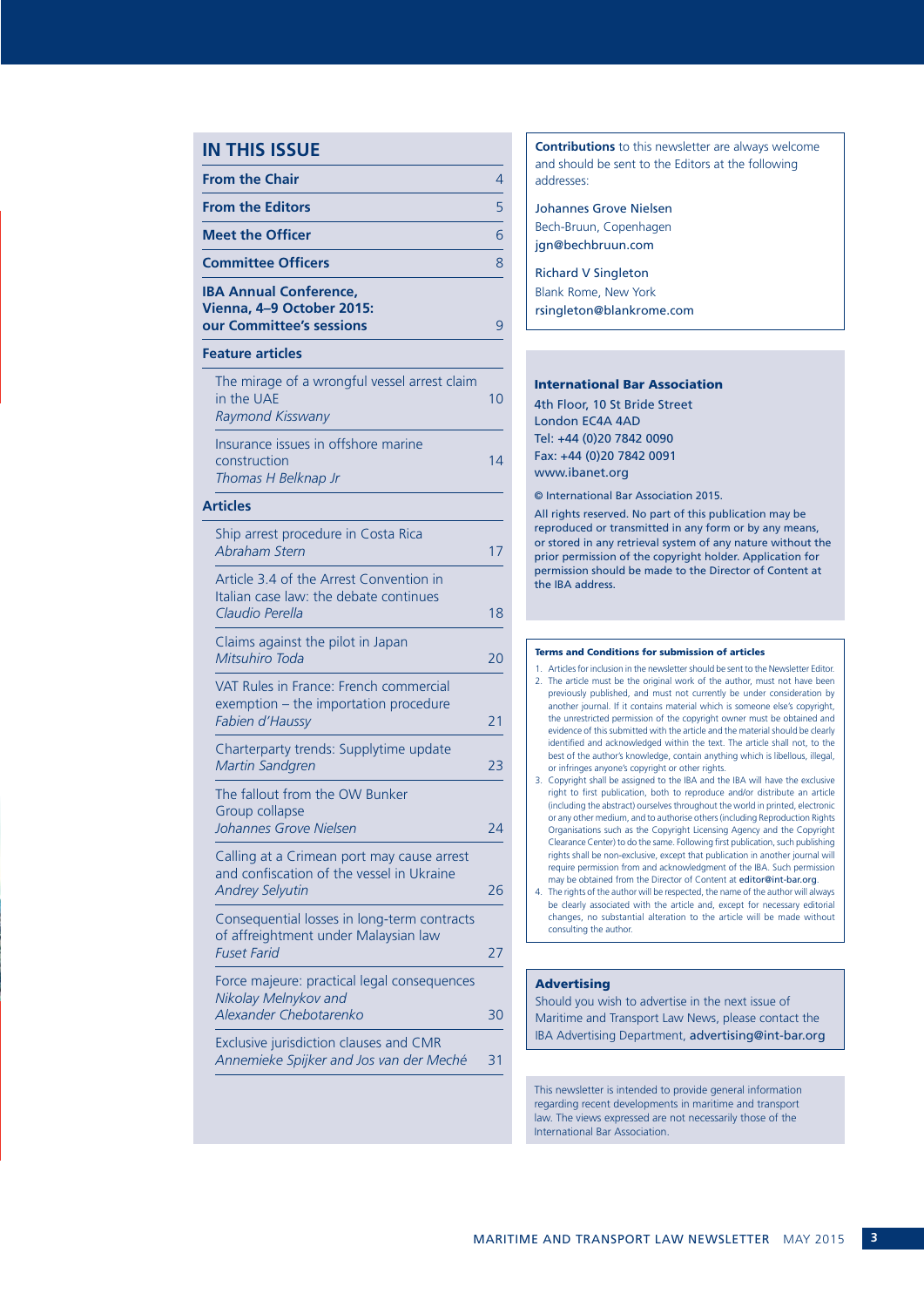# From the Chair

s this is my first year as Chair, I feel<br>
a great honour and responsibility in<br>
conducting our Committee, which<br>
has always been guided by great chai<br>
and leaders. Thus, I have a very high standard a great honour and responsibility in conducting our Committee, which has always been guided by great chairs to meet. Therefore, it is appropriate that my first act is to acknowledge and thank all of the past chairs for making our Committee the best forum for sharing knowledge, contributing to the industry and making friends.

Before looking ahead to the events coming up this year, I would like to spend a couple of lines on the IBA Annual Conference in Tokyo. The Conference was a fantastic opportunity to learn more about Japan, its culture and its always amazing blend of ancient traditions and high-tech industries. The Conference set a new attendance record and we had a remarkable opening ceremony with the presence of the Emperor and Empress of Japan, as well as Japan's Prime Minister, Shinzō Abe.

The session on hot topics in the maritime industry featured superb presentations on several interesting issues, including the handling of financial crisis, alternative dispute resolution (ADR), new developments in logistics and recent changes in maritime law. We once again collaborated with the Insurance Law Committee for the session on insurance concepts for the maritime industry, which generated an interesting and lively discussion. The session on new concepts in vessel status reminded us of the permanent changes affecting the maritime industry and the need for shipping law to be alert to catch up with ongoing developments and anticipate future trends. Our Land Transport Subcommittee hosted a session on multimodal transport in East Asia and its interplay with sales contracts, which successfully focused on the regional peculiarities with a practical and interactive approach. I would like to thank all session chairs, speakers and contributors for their efforts in organising and presenting the programme, the great success of which was reflected in the number of attendees at each session.

Our traditional joint excursion with the Insurance Law Committee, a day spent visiting the Tokyo Port Museum followed by a boat trip within Tokyo Bay, proved to be another highlight. Special thanks go to Shigeno Yamaguchi for organising this excellent trip.

I would be remiss if I did not mention the Law Rocks concert after our Committee dinner. Many of our members turned out to cheer on our own Maritime Committee band – which won the competition! A good time was had by all.

As you are aware, the midterm conference, Shipping and Chartering in Challenging Times, will be held in a few days (7–8 May 2015) in Geneva, and I anticipate a great event. It is supported by the IBA European Regional Forum and the sessions are on very interesting topics, including the restructuring and insolvency trend in the shipping sector, its legal implications and cross jurisdictional strategies; new challenges relating to the commodity trade in volatile markets; an analysis of the Costa Concordia case from a salvage perspective; and the challenges of spiralling wreck removal costs caused by 'mega' ships. We will also have a session dealing with topical issues and an update on recent developments within key jurisdictions for the shipping and trading industry. I would like to thank Elizabeth Leonhardt, Erik Linnarsson, Neil Klein and Claudio Perrella for putting together this conference. I am sure we will enjoy it very much.

As to our Annual Conference taking place at the Austria Center, Vienna on 4–9 October 2015, our sessions will focus on tax for shipping and whether or not tax haven jurisdictions are the best choice for shipowners and vessel operators, maritime arbitration and emergency interim relief, food transportation and logistics, and our hot topics in the maritime industry. There are still speakers' slots available for some of the Vienna sessions, and I encourage you to approach me or any of our officers in case you want to participate as a speaker.

I would also like to thank our Newsletter Editors, Richard V Singleton and Johannes Grove Nielsen, for their fantastic work in putting together this newsletter. This edition includes very exciting topics and reflects what we do and the knowledge we have; I trust you will enjoy them.

Finally, I take the opportunity to give special thanks to our past Chair Jan Dreyer for his remarkable leadership of the Committee, which is reflected, among other ways, in the outcome of the Boston 2013 and Tokyo 2014 conferences. Jan, you did a great job and I will do my best to follow your steps!

I wish you all the best and look forward to seeing you both in Geneva and Vienna.

## **Ricardo Rozas**

Jorquiera & Rozas, Santiago rrozas@jjr.cl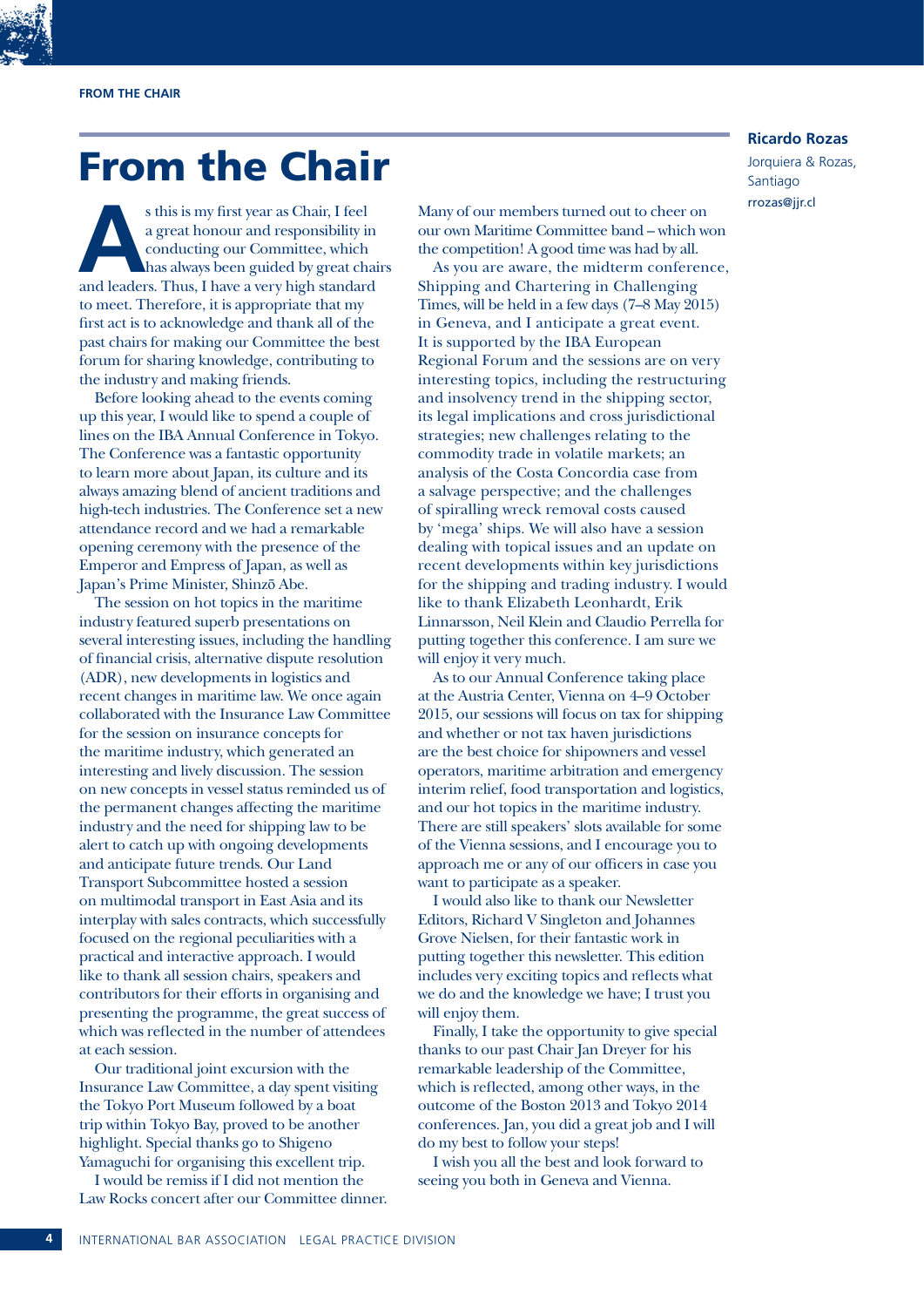# **Richard V Singleton**

Blank Rome, New York rsingleton@blankrome. com

# **Johannes Grove Nielsen**

Bech-Bruun, Copenhagen jgn@bechbruun.com

# From the Editors

Pear readers,<br>
Welcome to the spring 2015<br>
edition of the IBA Maritime<br>
and Transport Law Committee<br>
Newsletter. Richard thanks Elinor Dautlich Welcome to the spring 2015 edition of the IBA Maritime and Transport Law Committee for all of her hard work during the two years she served as Editor and for the guidance she provided last year when she overlapped with Richard as Editor. Her keen wit, writing skills and sound understanding of the law, as reflected in the Newsletter's 'Divided by a Common Language' feature, made her a pleasure to work with.

Richard also welcomes his new Editor, Johannes Grove Nielsen. Johannes' work in preparing this edition has demonstrated that this Newsletter will thrive during the next two years.

We have a very interesting selection of high quality articles in this edition. They include articles on maritime and land transport issues written by lawyers from the four corners of the globe, including Japan, Malaysia, France, the United States, Italy, Denmark, the United Kingdom, Costa Rica, the UAE,

Ukraine and the Netherlands. The subjects include wrongful arrest, pilotage clauses, force majeure, insurance issues in offshore construction projects, the CMR Convention, and issues arising from the OW Bunker Group's demise, among others.

We also invite you to learn more about Elizabeth Leonhardt in her 'Meet the Officer' interview. Her personal history and insights into the profession and practice of law are extremely interesting and a source of inspiration for young legal professionals, particularly women.

Finally, this newsletter is all about you, our committee members and readers, and it is only as good as the contributions we receive. We have begun planning for the autumn edition, which should be published just before the Vienna Conference. We encourage all of you to take time to write an article and submit it for publication.

We look forward to seeing you at the Geneva conference, Shipping and Chartering in Challenging Times, from 7–8 May 2015.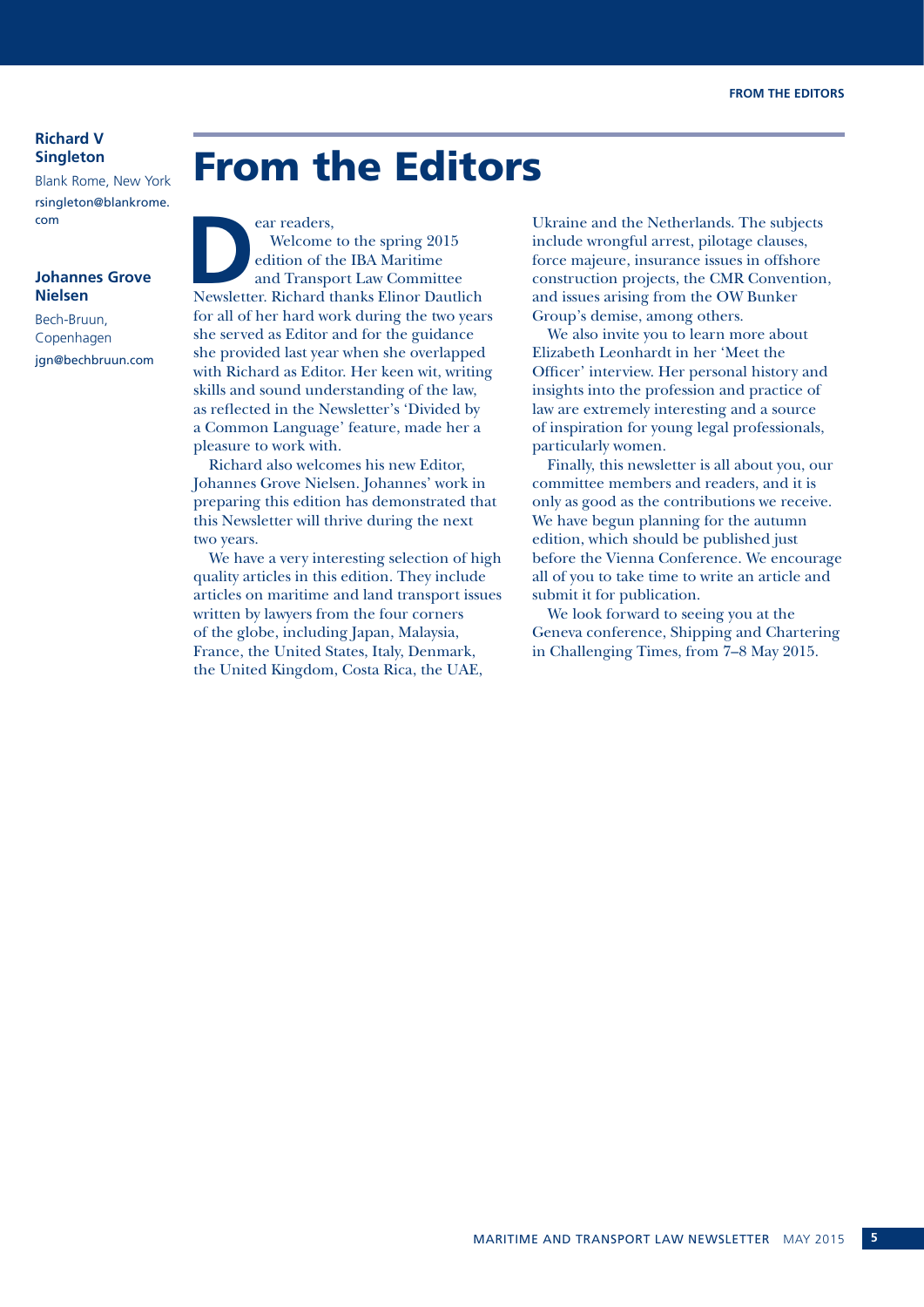# Meet the Officer

# **Elizabeth Leonhardt**

*Maritime and Transport Law Committee Secretary General Counsel, SwissMarine Services, Geneva*

**I** n this edition of the IBA Maritime and Transport Law Committee Newsletter, we find out more about the Committee's Secretary, Elizabeth Leonhardt, in our 'Meet the Officer' feature. If you have a question for the officers of the Committee, please email **editor@intbar.org** with your question, name, firm, city and position in the IBA.

# **How did you get into the law?**

I finished high school at the age of 16. Selection for a Brazilian university requires a separate entry test for each university (usually lasting three days) and a substantial fee for each test. The leading universities in Brazil were state universities and their students were generally selected from private schools as they were better prepared to take the three-day test.

My family was very poor and my parents could not afford private education. Since I did not think that I would be able to get into a university, when I finished high school I decided to get a job and study part-time at night. Before I started looking for a job, however, my father agreed to pay for one test. Of course, I chose the most competitive course. To my surprise, I passed and was accepted into the State University of São Paulo (UNESP), which was one of the leading universities and law schools in Brazil. That is how I became a lawyer in Brazil, and later a solicitor in the UK.

# **If you were not a lawyer, what would you do?**

I would be a journalist or a professional athlete. I was a champion marathon swimmer in the state of São Paulo and represented my club and Brazil for many years at an international level.

# **What advice would you give to someone wishing to become an international lawyer?**

To be an international lawyer, a person must be prepared for many cultural, educational and professional challenges, including having to qualify in another jurisdiction. As the competition is fierce, you must strive to do better than the next person, keep your head up and learn when criticised, and convert

cultural differences into an asset for your firm or company. In summary, work hard and aim high.

# **How has your role changed post-financial crisis?**

Not much, if at all. I was in private practice in 2008 and my practice – shipping, insurance and reinsurance in Latin America – was a growing area. Since then, we do not seem to have made it out of the financial crisis. Today, as in-house legal counsel, given the financial problems in the market, I must be more proactive and ensure my legal analysis – and the analysis of outside counsel I instruct – fully supports the company's commercial goals. This means more involvement at management level and strategic planning.

#### **What do you enjoy the most? The least?**

This could be an endless list! One thing I really enjoy is sharing legal knowledge and experience, and introducing people and bringing them together for that purpose. To that end I organise my own events and seminars in Geneva, which today attract attendance from law firms and trading companies from around the world. On the other hand, as can be expected, initiative and/or organisation – even in Switzerland – often are met with excessive bureaucracy and all the attendant delays and problems that come with it. So advance planning or anticipation is a good thing.

And, as I am writing this answer and the sun is finally shining in Geneva, it occurred to me that one of the things I like least is enduring the cold weather in the winter months. One would think that after being in Europe for more than 20 years I would have adjusted to it. But I have not, and luckily cold weather was not one of the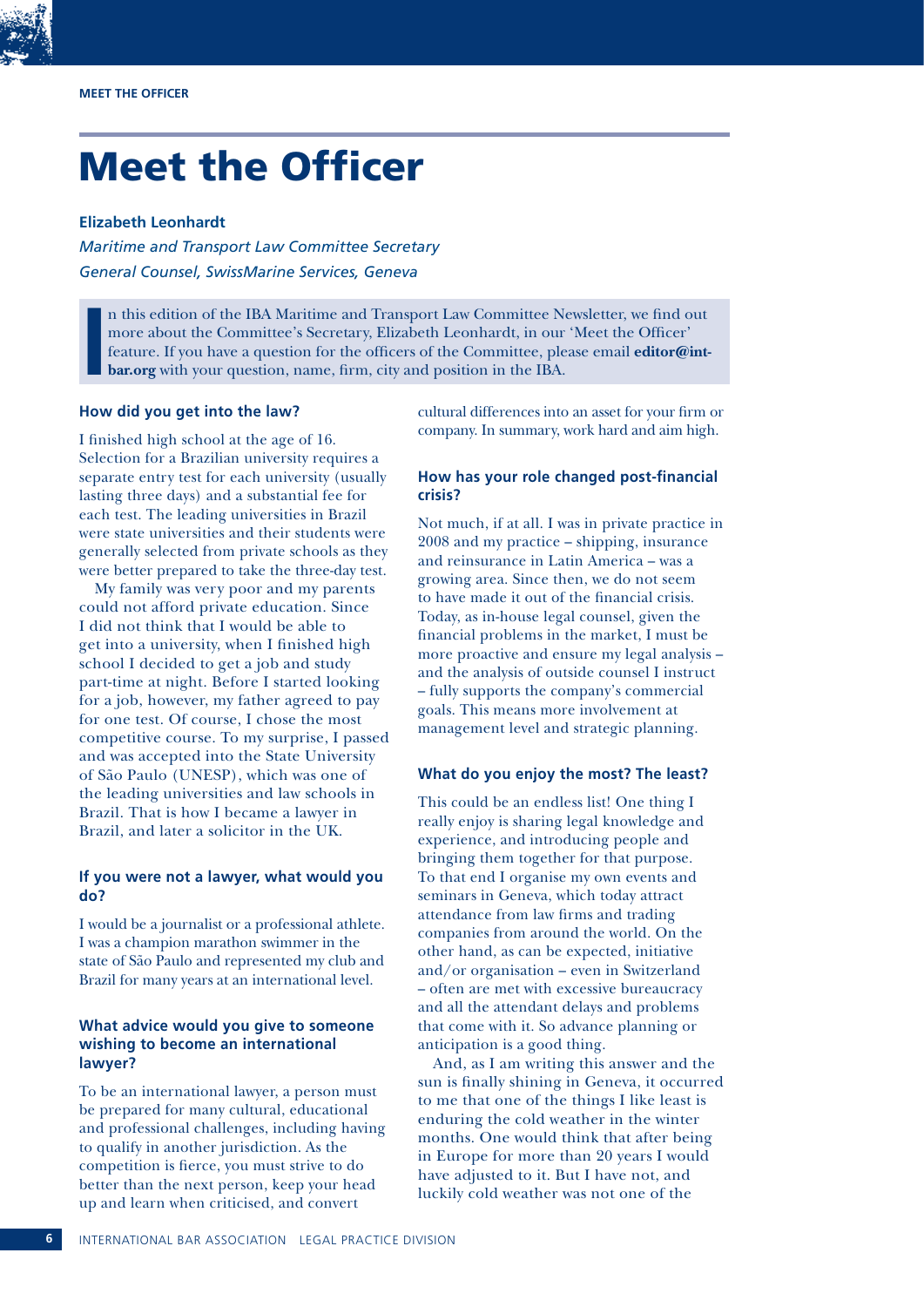challenges I had to 'expressly' overcome to become a solicitor or achieve professional success outside my country. Being from Brazil, I do love hot weather and the sun. In any event, the sacrifice, if I can put it like that, has been worth it!

# **What has been the biggest challenge of your career? How did you overcome it?**

My initial challenge was how to pay for my university tuition, books and housing, among other things. Since I was a nationally ranked swimmer, I gave lessons and swam competitively for a top club, which helped pay for some of my costs, but it was really tough. My next challenge was to go to England, learn to speak English at a proficient level, qualify as a solicitor and then find a job with a London firm! And then I had to focus on finding a practice area in which I could use my cultural upbringing as the asset.

Being a woman solicitor from Brazil, I was told by my friends and colleagues that I would not make it. I decided to prove them wrong. Actually, I had no choice but to find the best job with a top firm, work harder than my competition, and grow a new practice dedicated to Latin America. That led me to becoming a partner in London at a leading international law firm, at a time when there were still only a few female partners. Latin America became the 'new black' and, with hard work, many long hours and a lot of air miles, my practice developed really well.

My professional success with a leading London law firm paved the way for the next stage in my professional career – being in-house. I am now the General Counsel of SwissMarine in Geneva, a position that took me to another level in the legal profession – to management in the shipping/trade and commodities industry.

# **If you could put together a wish list of changes you would bring about in the profession or your area of practice, what would you include?**

Very broadly I would say:

- opportunities for international legal transfer tests in key jurisdictions to allow for recognition of foreign lawyers who play a key role in the 'international' law firms (law firms should work with their local law societies); and
- more opportunities for young, talented lawyers.

# **What do you do in your free time?**

Switzerland is a sport and fitness inspired country, so I run, cycle, gym and swim as much as I can! I also love organising dinner parties and receptions at my home, soirees to bring the 'best of the best' people together, where I do all the cooking (paired with great wines, of course!).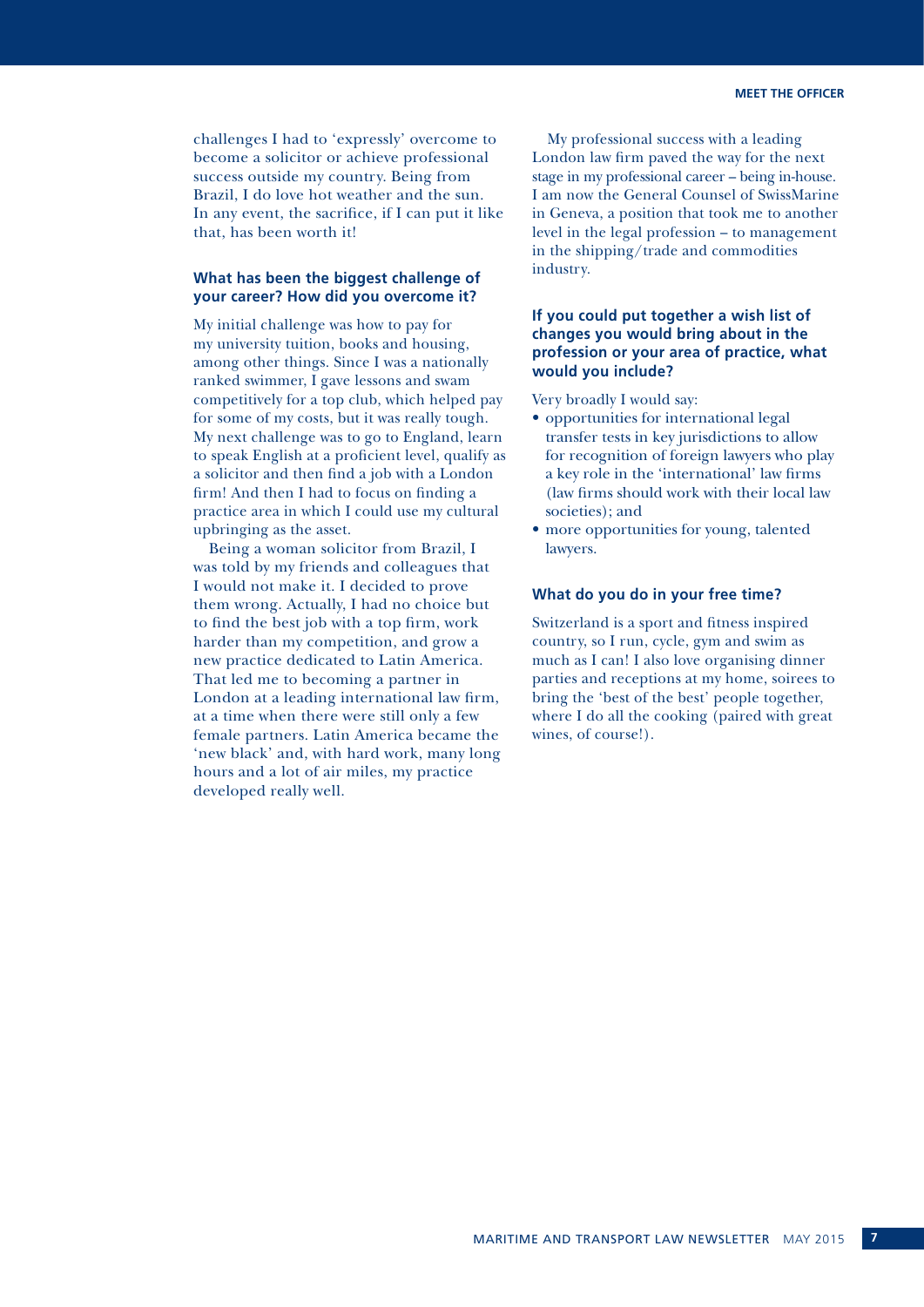# Committee Officers

Chair Ricardo Rozas Jorquiera & Rozas Abogados, Santiago rrozas@jjr.cl

Senior Vice-Chair Erik Linnarsson Advokatfirman Lindahl KB, Stockholm erik.linnarsson@lindahl.se

Vice-Chair Elinor Dautlich Holman Fenwick Willan, London elinor.dautlich@hfw.com

# Vice-Chair Godofredo Vianna Kincaid Mendes Vianna Advogados, Rio de Janeiro

godofredo@kincaid.com.br

**Secretary** Elizabeth De Miranda Leonhardt Holman Fenwick Willan, London elizabeth.leonhardt@hfw.com

# Regional Representative Africa

Luke Chukwudi Ilogu Foundation Chambers, Lagos chidilogu@yahoo.com

# Newsletter Editor

Richard V Singleton Blank Rome, New York rsingleton@blankrome.com

# Membership Officer

Corina Song Allen & Gledhill, Singapore corina.song@allenandgledhill.com

# Publication and Newsletter Editor

Johannes Grove Nielsen Bech-Bruun, Copenhagen jgn@bechbruun.com

# Corporate Counsel Forum Liaison Officer Martin L Sandgren Ince & Co, London martin.sandgren@incelaw.com

Website Officer Antonis Lagadianos Ince & Co, Piraeus antonis.lagadianos@incelaw.com

# North American Regional Representative Neil Klein McKasson & Klein, Irvine neilk@mckassonklein.com

South Asia / India Regional Representative VJ Mathew V J Mathew & Co, Cochin vjmathew@vjmathew.com

# South East Asia Regional Representative

Kelly Vouvoussiras Pioneer Marine, Singapore kelly@pioneermarine.com

# IBA Office

4th Floor 10 St Bride Street London WC4A 4AD United Kingdom. tel: +44 (0)20 7842 0090 fax: +44 (0)20 7842 0091 e-mail: lpd@int-bar.org www.ibanet.org

LPD Administrator Charlotte Evans charlotte.evans@int-bar.org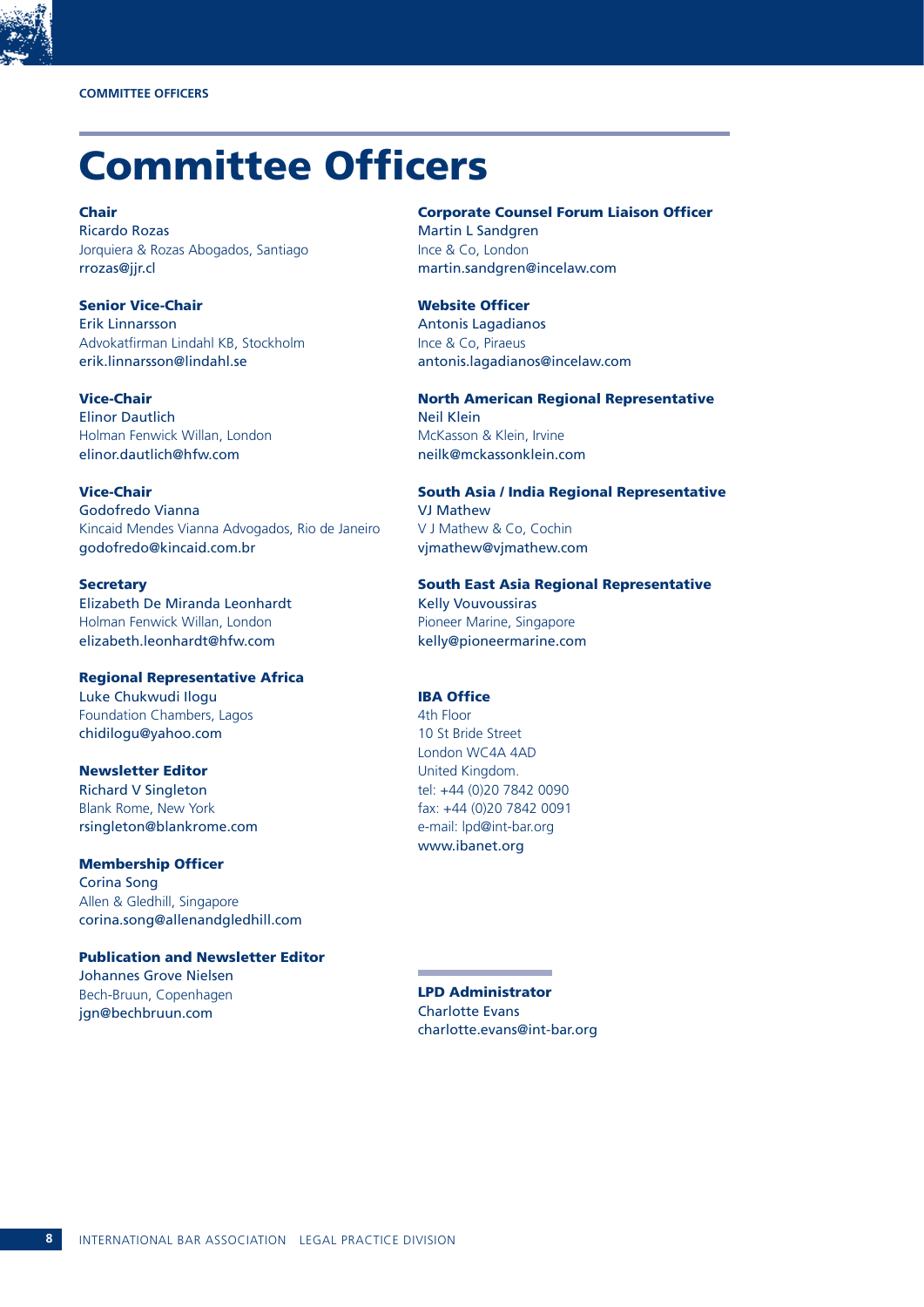# **IBA ANNUAL CONFERENCE VIENNA, 4–9 OCTOBER 2015 – OUR COMMITTEE'S SESSIONS**





# Maritime and Transport Committee sessions

# Monday 0930 – 1230

# Hot topics in the maritime industry

*Presented by the Maritime and Transport Law Committee*

This traditional session will deal with topics moving the maritime and transport industry, from new developments in the logistics industry to recent changes in maritime law.

# Wednesday 1430 – 1730

# Maritime arbitration and emergency interim relief

*Presented by the Maritime and Transport Law Committee*

The need for and importance of interim relief in maritime arbitrations should not be overlooked. Where a party is unable to arrest a vessel for security, many will naturally turn to consider what other forms of interim relief are available, for example, an injunction or preservation order, which can be obtained in order to exert some immediate pressure on the other party. The rising trend in the appointment of emergency arbitrators, and the recent introduction by various institutions of suitable provisions to allow for the appointment of emergency arbitrators, bears testament to the importance of interim reliefs. We will kick off this session with a mock hearing where the tribunal will consider an urgent application for an injunction. This will be followed by an interesting panel discussion on related topics such as the appointment of emergency arbitrators, the applicable test when considering an application for interim relief, and the enforcement of such orders.

# Thursday 0930 – 1230

# Food transportation and logistics

*Presented by the Maritime and Transport Law Committee and the Healthcare and Life Sciences Law Committee*

Transport and distribution are key elements in the international trade of food products. Refrigerated cargoes are invariably perishable to a greater or lesser degree, and their safe carriage depends on maintaining suitable storage conditions during transportation. Proper packaging is required, and the slightest error may be detrimental either to the preservation of the goods or to the insurance cover. The regulatory aspects related to labelling, packaging and food safety are equally paramount. The session will focus on issues related to logistics in the food industry (liability regimes, role of agents and freight forwarders, consequences arising from contamination and deterioration of food products during transit and storage, latest developments in case law and legislation) with a practical and interactive approach.

# Thursday 1430 – 1730

# Tax for shipping – are tax haven jurisdictions really the best destination for shipowners and vessels operators?

*Presented by the Maritime and Transport Law Committee and the Taxes Committee*

Taxation has always been a major aspect to be assessed when dealing with vessel and offshore units ownership and chartering activities. In a context of difficult financial times for the shipping industry since the 2008 economic crisis, a tax wise planning has been even more crucial for the maritime industry as the profitability margins have dropped substantially. Maritime lawyers when structuring vessels' ownership and finance schemes, and also when tailoring contractual chartering chains, are often joining forces with tax lawyers and consultants for a more appropriate contractual design to reduce the tax burdens. Crossborder shipping transactions are always a troubled and challengeable sea to navigate and the traditional tax heaven flag structuring and bareboat 'ownership' registries are sometimes no longer an option when dealing with vessels operating in certain jurisdictions. Customs rules for temporary importation of such assets, cabotage restrictions and corporate local taxes applicable to shipping companies (including the tonnage tax methods), charter hire international flow and taxation, transfer pricing rules and international crew salary payments are among the topics that will be covered during this interactive joint session of the Maritime and Transport Law Committee and the Taxes Committee.

During the first half, the session will have panellists speaking from the most traditional shipping jurisdictions, including the most favourable tax jurisdiction, explaining their experiences, pitfalls and challenges. The second half will be dedicated to a quick-fire panel format where the panellists will respond to a straightforward 'How to do a tax wise shipping in their jurisdiction' by means of a questionnaire prepared by the moderators, and will also interact with the audience.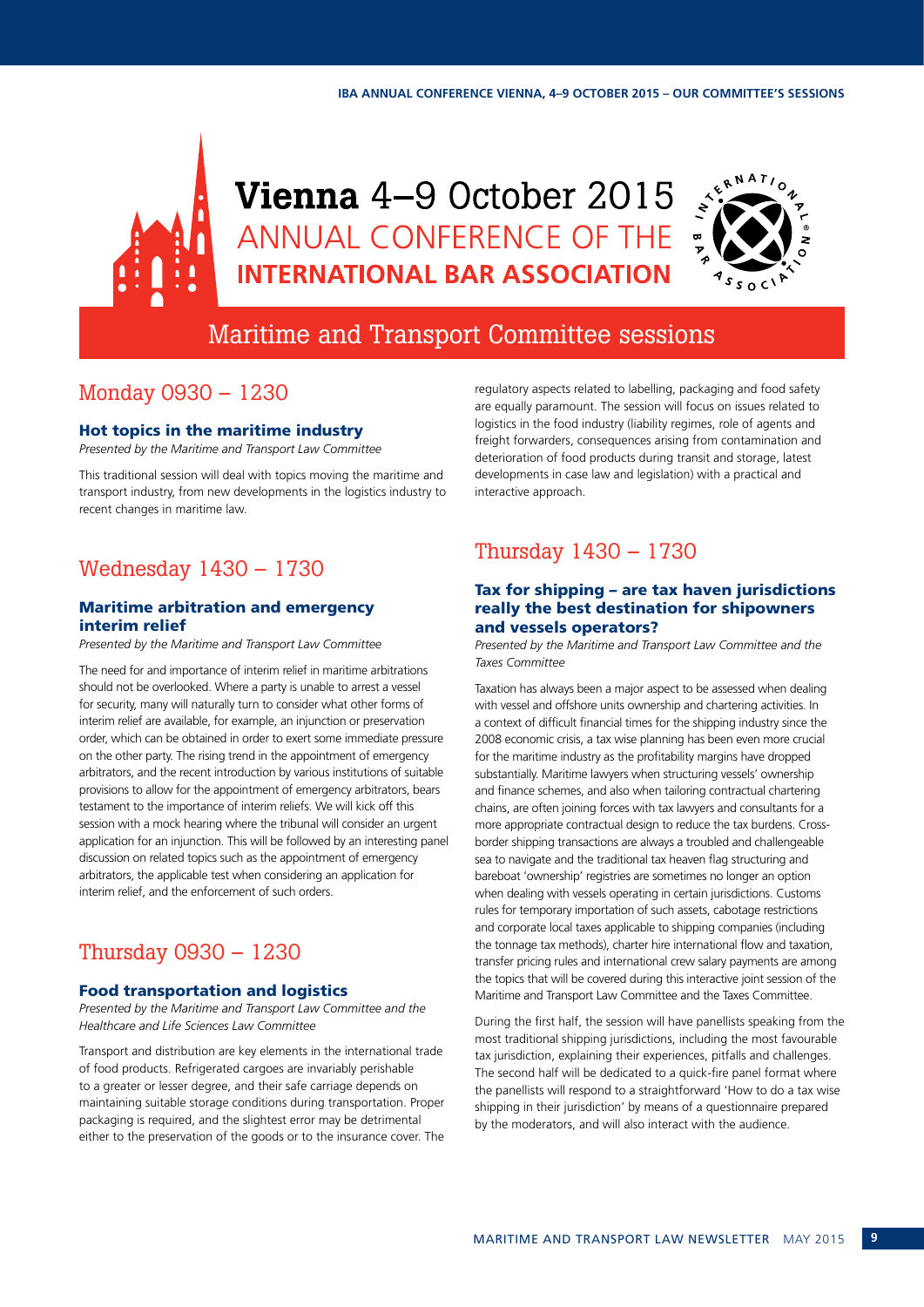# FEATURE ARTICLES

# **Raymond Kisswany**

Hadef & Partners, Dubai

# The mirage of a wrongful **hadefpartners.com** vessel arrest claim in the UAE

This article explores the possibility<br>
the impossible – a claim for wron<br>
vessel arrest in the United Arab<br>
Emirates (UAE).<br>
Every day, ships are arrested in the UAE his article explores the possibility of the impossible – a claim for wrongful vessel arrest in the United Arab Emirates (UAE).

and lawyers flood the courts with petitions to arrest ships for various claims and debts. The respective Courts of Cassation and Union Supreme Court have analysed the many facets of arresting ships under UAE Federal Law No 26 of 1981, concerning the Commercial Maritime Law (CML). However, by our count, and subject to a recent judgment,<sup>1</sup> there has not been a single case of wrongful ship arrest in the UAE. This, of course, cannot be mistaken to mean that there has never been a wrongful ship arrest.

It has been said among maritime lawyers that UAE courts are reluctant to hold a party liable for wrongfully arresting a vessel. Some of that thinking may stem from the lack of any definition of wrongful vessel arrest or its standards or elements in the CML, or any other UAE law for that matter.

At the same time, many shipowners request legal advice as to whether their vessel was wrongfully arrested and what remedy they may have, if any. Most law firms usually advise that, even though the arrest was based on weak or even frivolous maritime claims, the high level of uncertainty does not justify the fees in pursuing a wrongful vessel arrest claim.

Perhaps it is time to consider to what extent a UAE court would grant a claim for wrongful vessel arrest and shatter the notion that a wrongful vessel claim is impossible in the UAE.2

Consider the following:



- ABC Shipping Co owns 100 per cent of the shares of DEF Co and XYZ Co;
- DEF Co is the registered owner of Vessel 1; and

• XYZ Co is the registered owner of Vessel 2. A dispute arises between charterer GHI Co and Vessel 1, along with her owners DEF Co.

While Vessel 2 is in Dubai discharging her cargo, GHI Co petitions the Dubai Court to arrest Vessel 2. GHI Co's petition claims its right to arrest Vessel 2 is pursuant to CML Article 116(1), which states: '[a]ny person seeking to recover the debts referred to in the preceding Article may arrest the vessel to which the debt relates, *or any other vessel owned by the debtor if such other vessel was owned by him* at the time the debt arose [emphasis added].' GHI Co knowingly misrepresents evidence to the Dubai Court stating that both Vessel 1 and Vessel 2 are actually owned by ABC ShippingCo.

As a result of GHI Co's misrepresentation, the Court orders the arrest of Vessel 2, which is thereby banned from leaving the UAE for several months. During Vessel 2's arrest, she is unable to operate, unable to collect revenue and forced to renege on previously agreed contracts, causing a loss of profits and future earnings.

## **Basic legal principles**

# *Beneficial owner versus registered owner*

A beneficial owner is an entity enjoying the benefits of ownership of a vessel, for example, through receipt of income; however, actual title of ownership is in the name of another entity, called the registered owner.

The aforementioned is no different from the legal relationship between holding and subsidiary companies. Without delving into a prolonged academic discussion with regards to corporate legal personalities, simply stated, the beneficial owner of a vessel is treated as a separate legal entity from the registered owner of a vessel, unless its existence is a mere sham, it is used as an instrument for concealing the truth, or its organisation and control is a mere instrumentality of the registered owner.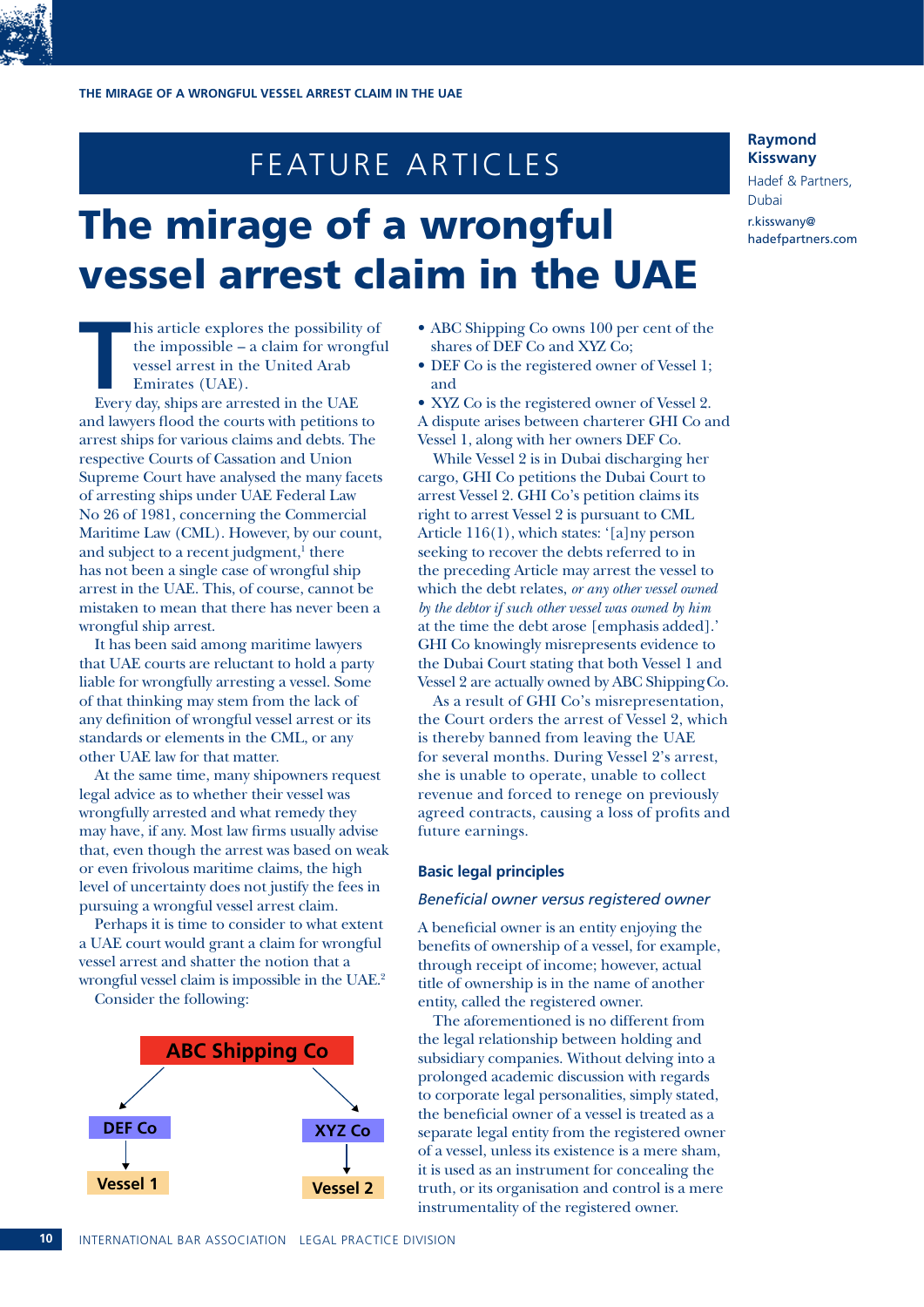# *Sister ships versus associated ships*

Sister ships, in the legal context, refer to two or more ships that are or are deemed to be in common registered ownership, that is, they are the registered property of the same owner. In our previous example, if XYZ Co also owned Vessel 3, then Vessel 2 and Vessel 3 would be considered sister ships (part of the same immediate family of ships).

Associated ships are indirectly controlled by the same person, that is, associated ships can be traced back to the same beneficial owner. Thus, in our previous example, Vessel 1 and Vessel 2 are associated ships because they have the same beneficial owner (if sister ships are siblings, associated ships are cousins).

# *Arresting 'non-guilty ships'*

The International Convention for the Unification of Certain Rules Relating to the Arrest of Sea-Going Ships of 1952 (the '1952 Arrest Convention') and the International Convention on Arrest of Ships of 1999 (the '1999 Arrest Convention')3 permit the arrest of a ship other than that giving rise to the cause of action (the 'non-guilty ship'). Article 3(1) of the 1952 Arrest Convention states: 'a claimant may arrest... any other ship which is owned by the person who was, at the time when the maritime claim arose, the owner of the particular ship.' Similarly, the 1999 Arrest Convention permits arrests of non-guilty ships under Article 3(2): '[a]rrest is also permissible of any other ship or ships which, when the arrest is affected, is or are owned by the person who is liable for the maritime claim.' The 1952 Arrest Convention deems ships to be under the same ownership 'when all the shares [of the ship] are owned by the same person or persons'.4 Therefore, the international arrest regimes limit the arrest of a non-guilty ship to sister ships, namely, ships under the same registered ownership.

The UAE has not signed or ratified the 1952 or 1999 Arrest Conventions. However, the CML uses similar language under Article 116(1): '[a]ny person seeking to recover the debts... may arrest the vessel to which the debt relates, or any other vessel owned by the debtor if such other vessel was owned by him at the time the debt arose.' Accordingly, pursuant to UAE maritime law, only ships under the same registered ownership are deemed sister ships. In other words, only siblings can be arrested, not cousins. In fact, the majority of jurisdictions share the same legal concept

for ship arrests with a handful of notable exceptions.<sup>5</sup>

## **The legal dilemmas**

## *Compare and contrast legal standards*

The 1952 and 1999 Arrest Conventions do not deal with wrongful ship arrest. The Conventions leave that matter to be decided under the law of the country in whose jurisdiction the ship is arrested. Under English law, the test for wrongful arrest, as held in *The*  Evangelismos<sup>6</sup> and *The Strathnaver*,<sup>7</sup> requires proof by the owner of the arrested ship of *mala fides* (malicious negligence) or *crassa negligentia* (a form of gross negligence implying malice) on the part of the arresting party. This is the terminology frequently cited to represent the test derived from these decisions, although it has been elaborated on by subsequent case law. Similarly, an arrest will be deemed wrongful in France if the arresting party acted in bad faith or with malice.

There are two main hurdles to establishing a wrongful vessel arrest claim in the UAE: (1) no UAE statutory definition of what constitutes a wrongful vessel arrest; and (2) virtually no case law dealing with this particular legal issue.8 For these reasons, to determine whether a ship arrest was wrongful, we must analyse UAE statutes and case law analogously. The most relevant statute is Federal Law No 5 of 1985 (the 'Civil Code'), in particular Part 3 concerning acts causing harm.

### *Harm caused*

Article 282<sup>9</sup> states that '[a]ny harm done to another shall render the doer thereof, even though not a person of discretion, liable to make good the harm'. Article 282 thus conditions the liability to make compensation arising out of any harm on three elements: (1) a harmful act or omission to another; (2) damages sustained; and (3) a causal link between the harmful act or omission and the damages suffered. The usage of the word 'harm' in Article 282 does not limit liability to unlawful acts or acts contrary to law. Legal commentary provides that what constitutes harm is a determination for the judge, who should be guided by the legal prohibition against causing harm. UAE law imposes upon every person the obligation not to cause harm to others, as does the law in many other jurisdictions. This obligation requires the judge to examine the defendant's conduct in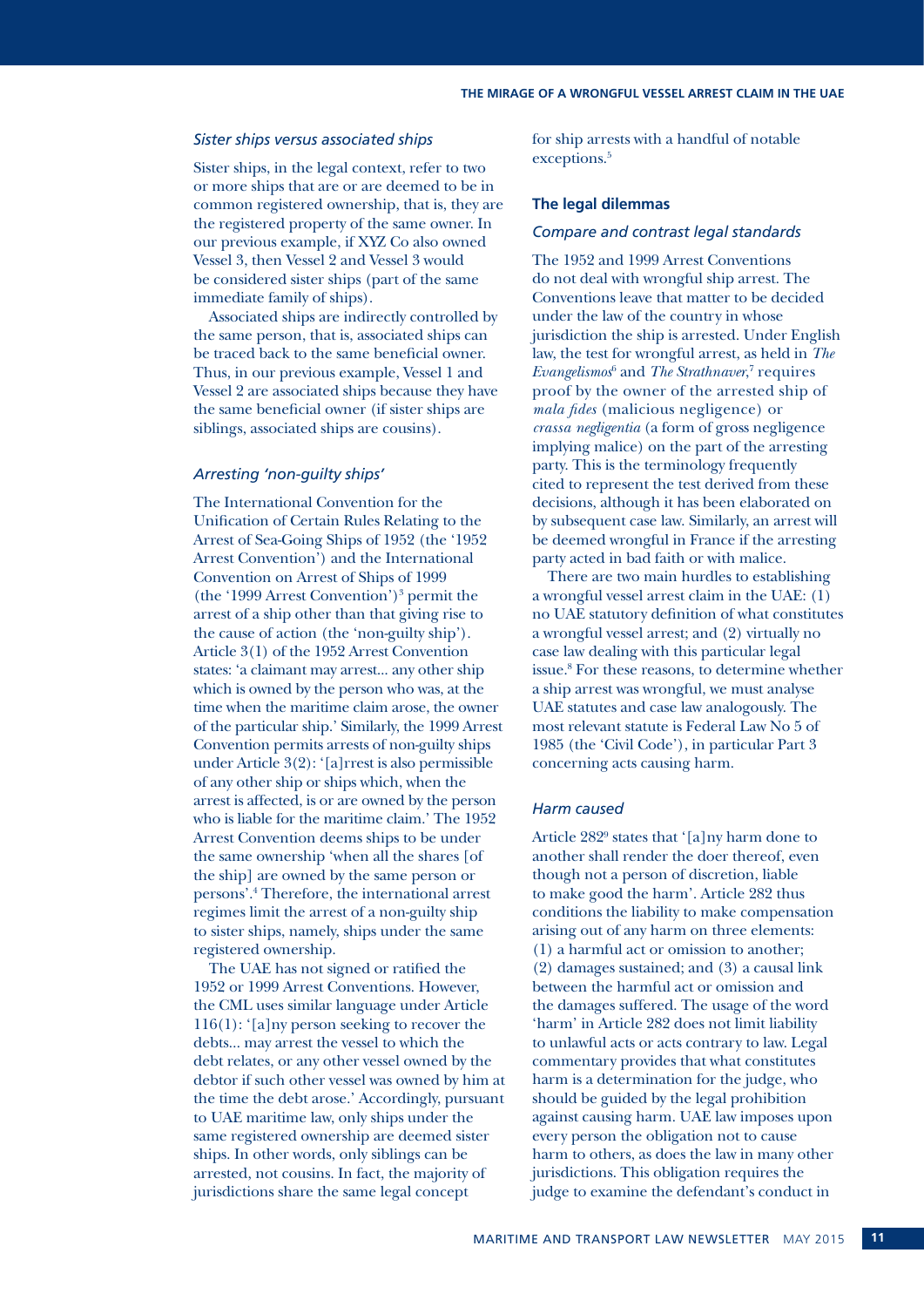# **THE MIRAGE OF A WRONGFUL VESSEL ARREST CLAIM IN THE UAE**

a manner similar to the 'duty of care' under common law for negligence.

The phrase 'make good' was translated from the Arabic word '*daman*'. '*Daman*' is a concept under Islamic jurisprudence that, for actions or omissions causing loss, imposes on a wrongdoer the basic duty to restore the value of the loss. Many jurisdictions recognise similar legal concepts for losses sustained.

Therefore, it appears that UAE law recognises liability for harm sustained. However, the more important question is how a party satisfies the court of the elements required to establish a party's liability for the harm that party has done.

# *Direct versus indirect causation*

Article 283 states that '(1) harm may be direct or by causation; (2) if the harm is direct, it must unconditionally be made good, and if it is consequential, there must be a wrongdoing or a deliberate act or the act must have led to the harm'. It is important to understand that in English, as in Arabic, the words 'deliberate' and 'wrongful' are not one and the same. Under Article 283, 'deliberate' refers to a deliberate act that causes harm, rather than the deliberate doing of the act itself. A person may deliberately perform an act without the intention of causing harm, but harm nevertheless is the result of the deliberate act. A wrongful act is where the person has the right to perform the act, but where damage to another results from the act.

Legal commentary on Article 283 sets the Islamic jurisprudence's criterion for distinguishing between direct damage and indirectly causative damage. It is considered direct damage if the damage is an independent cause and reason for the damage in and of itself. In such a scenario, the claimant is not required to show a deliberate or wrongful act. However, damage is considered indirect causative damage where the act is not the direct cause of the damage. In that event, the claimant has the burden to prove an element of deliberateness or wrongdoing for the court to find liability.

The UAE Union Supreme Court has held that '[i]ndirect causation is the doing of an act which is a cause leading to the occurrence of the harm, and where such cause would not, in the ordinary course of events, lead to the occurrence of such harm, or contribute to it, and would not have done so but for the fact that it was followed by the direct causative act, which was alone the direct cause connection

between the wrongful act and the harm'.10 The preceding paragraphs are often a

spider web of confusion, even for the most astute of legal minds. Let us analyse it through the famous (or infamous) 'digging a hole' example. If a person digs a hole on a public road without permission and another person is injured, he or she will be the indirect causer of damage and will be held liable because he or she acted wrongfully and the damage was a causative result of the wrongful act. However, if a person digs a hole on his or her private property and another is injured, he or she will not be liable because he or she was not acting wrongfully since he or she owns the property. But, if a person digs a hole on his or her private property with the intention of causing harm to another and a person is injured, he or she will be found liable as an indirect causer of harm because he or she acted deliberately in causing the damage, although the act itself was not wrongful. However, assume a person digs a hole in a public road without permission and another person pushes someone into the hole causing injury, the person who pushed another is the direct cause of harm, while the person that dug the hole is the indirect cause of harm. Thus, 'direct' means a positive action to cause harm (pushing another into a hole), whereas 'indirect' means an action leading to harm (digging the hole).

The example above of digging holes is relevant to claims for wrongful vessel arrests. The paramount question in wrongful arrest cases is whether the arresting party was the direct cause or the indirect cause of the damage. The arresting party will petition the court to arrest the vessel. Based on that petition, the court will issue its order to arrest the vessel. In such cases, did the court directly cause the damage with the arresting party being the indirect cause of damage?

Some have argued that, in a wrongful vessel arrest claim, the damage would not occur separately and apart from the court's order. As such, the court, the argument goes, is the direct cause of harm, while the arresting party is the indirect cause of harm.

The aforementioned legal analysis is flawed for several reasons. First, under a vessel arrest petition, the court merely reviews the petition as a procedural matter rather than delving into the merits or substantive claims (hence why parties must file substantive claims apart from their arrest petitions). Secondly, what recourse does a ship owner have against the court that issued the arrest order (we have not heard of the case *Shipowner Company v Dubai Court of First*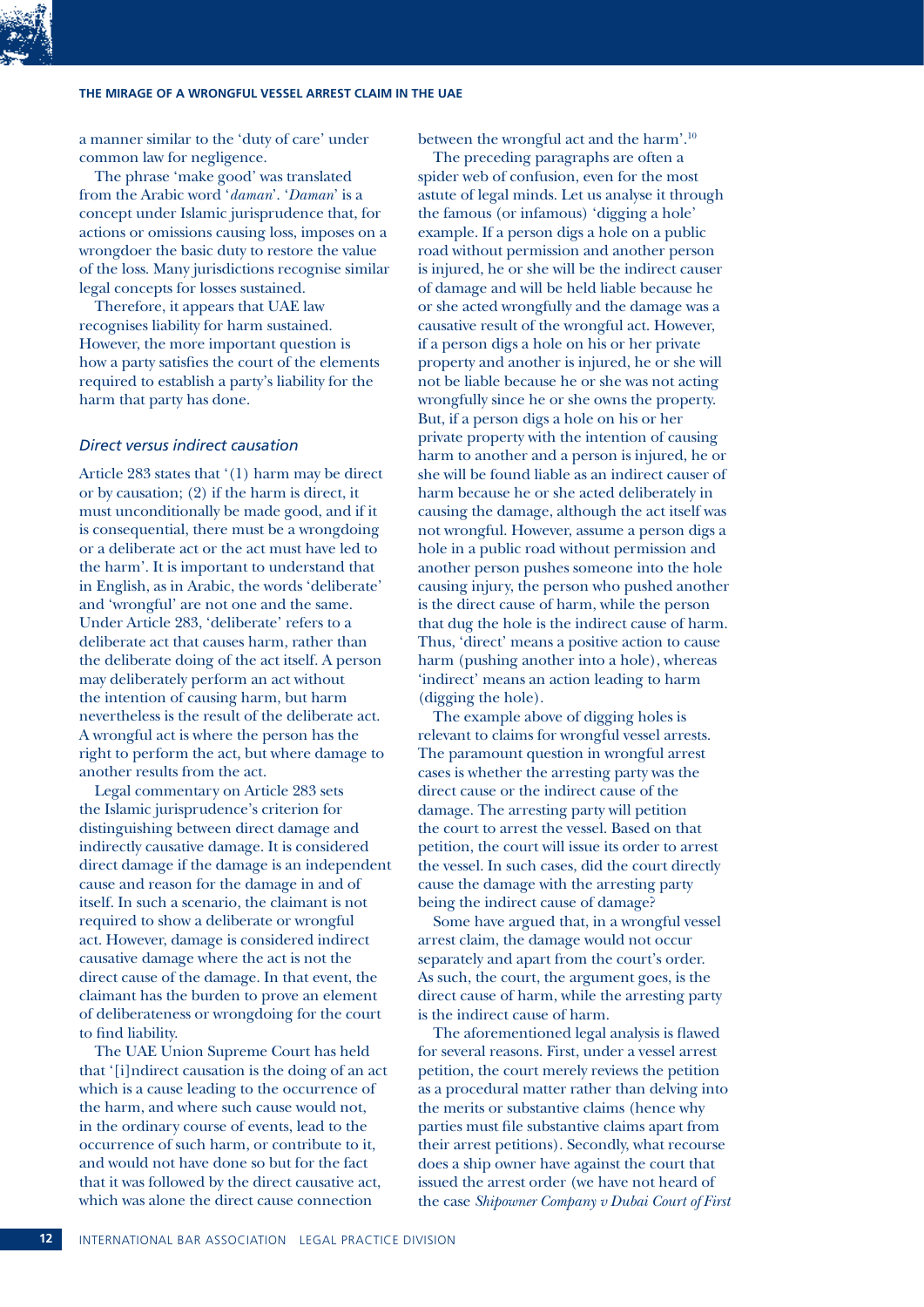*Instance*!*)*? Thirdly, what would be the public policy message sent when the defence of an arresting party is simply 'if you don't like it, go sue the court'?

Putting aside the above considerations, for argument's sake assume an arresting party is the indirect cause of harm. A party's misrepresentations to the court with regard to the ownership structure of two vessels (as in our previous example) is both a wrongful and deliberate act. In our example, GHI Co had no right under UAE law to arrest Vessel 2. Stating to the court that ABC Shipping Co is the owner of both Vessel 1 and Vessel 2 is a clear misrepresentation of the facts. It is only through misrepresenting the facts to the court that the court ordered the arrest. Misrepresentation of facts to a court should be considered no differently than the forgery of documents submitted as evidence. In both circumstances, a party has deliberately and wrongfully misled the court to a decision it would otherwise rule against. If misrepresentation of material facts to the court does not suffice for a wrongful vessel arrest claim, then it is difficult to imagine what does.

On the other hand, where a party has a legal right to arrest a vessel, but innocently misstates a fact, this situation would be similar to digging a hole on your private property. The arresting party had a rightful maritime claim and a right against the vessel under the CML, but innocently misstated a material fact that resulted in the wrongful arrest. Here, harm was done to the shipowner, but the arresting party should not be liable under Article 283 because he or she was not acting wrongfully or deliberately in filing the petition.

## *Direct always beats indirect*

The aforementioned analysis seems to support holding an arresting party liable for wrongfully arresting a ship even though the arresting party is the indirect cause of harm. But Article 284 of the Civil Code must also be considered. Article 284 states that '[i]f the same harm is caused by a direct actor and an indirect actor, judgment shall be against the direct actor'. The Dubai Court of Cassation has held that '[i]f two acts combine to cause damage, one of them direct and the other indirect, then the basic rule is that compensation will be payable by the doer of the direct act'.<sup>11</sup> Consider once again the 'digging a hole' example, where a person digs a hole in a public road without permission and another person pushes someone into the hole causing injury. Pursuant

to Article 284, the person who pushed another is liable, but the digger of the hole is not liable because digging the hole (although wrongful) did not directly lead to damage. Absent the direct act of pushing another into the hole, there would be no injury, and the digger is absolved of liability. However, had the person fallen into the hole on his or her own, the person that dug the hole would be liable as the indirect causer of damage.

Following the rationale that the arresting party is the indirect causer of a wrongful vessel arrest and the court is the direct causer, liability for a wrongful vessel arrest will be against the court that issued the arrest order. Put another way, under the aforementioned reasoning, an arresting party will never be liable for wrongfully arresting a ship because it will always be the court that directly caused the ship to be arrested!

There is no way to believe this was the intention of the drafters of the Civil Code. The courts have held that the question of whether an act was the direct or indirect cause of harm sustained is a matter of fact to be determined at the discretion of the trial court.12 The trial court must also determine whether there has been fault, and the causal connection between fault and the harm suffered. Such a decision must be based on 'sound grounds sufficient to support' the judgment.<sup>13</sup>

As a result, the trial court should find that the arresting party is the direct causer of harm in the situation of a wrongful vessel arrest. Otherwise, UAE law will effectively provide complete immunity to parties that may misrepresent and even forge evidence in obtaining ship arrest orders.

#### **Conclusion**

UAE law did not intend for arresting parties to have blanket immunity for arresting vessels, especially where the arrests are frivolous or otherwise based on misrepresentations of material facts to the court. The existing law and the discretion afforded to the courts provide the framework for judges to hold those who wrongfully arrest accountable for their wrongdoing – and it is time the courts did so.

Notes

<sup>1</sup> Prior to publication of this article, a case for wrongful vessel arrest was handed down by the Court of First Instance in favour of the shipowner. The author has not had the opportunity to review the judgment as it has not yet been published at the time of this article's publication. However, it is understood that the judgment is based on the legal analysis discussed in this article. The judgment is appealable to the Court of Appeal.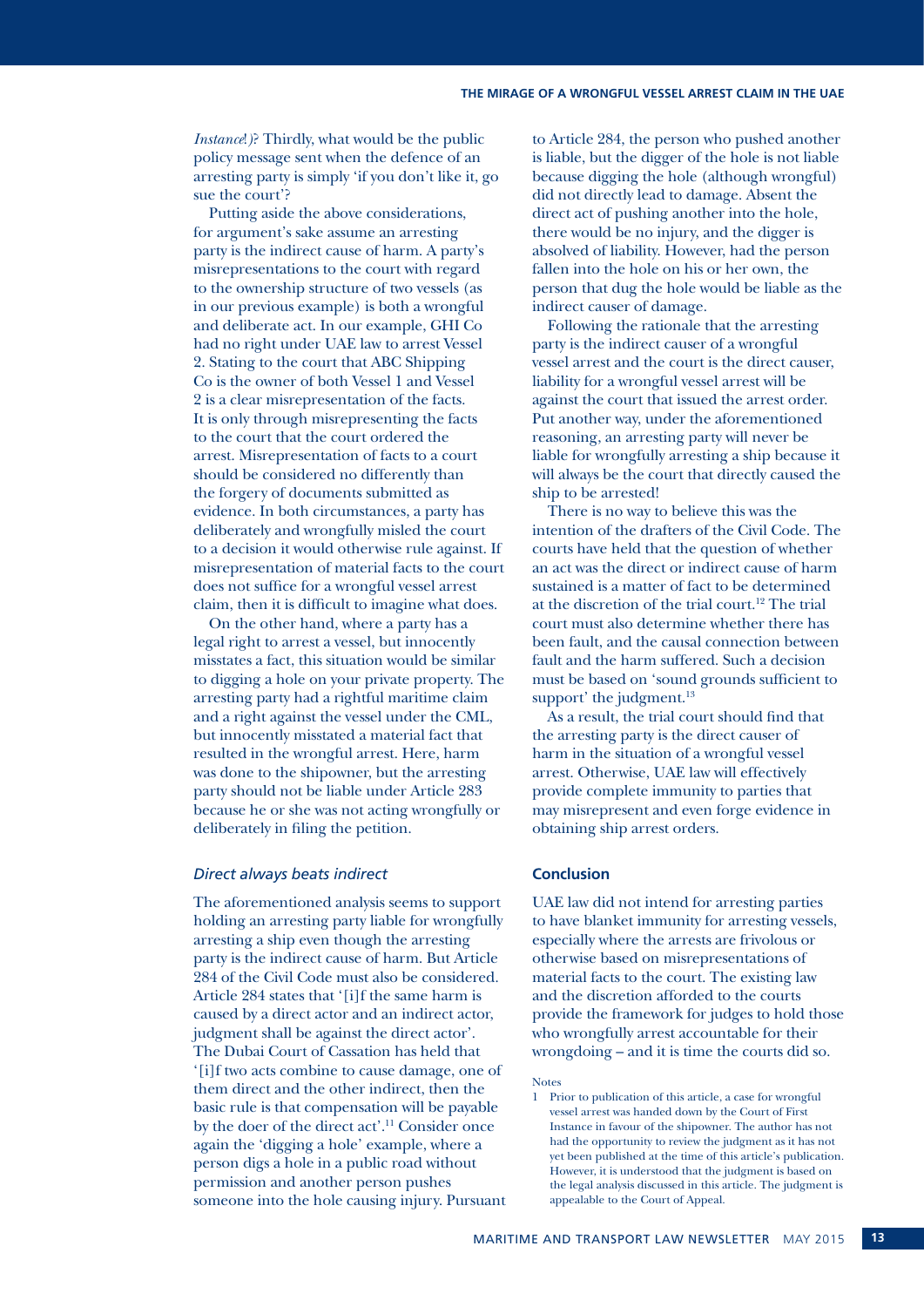# **INSURANCE ISSUES IN OFFSHORE MARINE CONSTRUCTION**

- 2 See endnote 1.
- 3 The 1999 Arrest Convention is a modification of the 1952 Arrest Convention; however, it has thus far only been signed by 11 countries.
- 4 Article 3(2) of the 1952 Arrest Convention.
- 5 France and South Africa.
- 6 [1858] 12 Moo PC 352.
- 7 [1875] 1 App Cas 58.
- 8 It is important to note that the UAE legal system is not precedent-based and case law, though used as a guideline, is not binding.
- 9 From here, all Articles refer to the Civil Code, unless otherwise stated.
- 10 Union Supreme Court, Decision 66 of Judicial Year 22, 20 November 2001.
- 11 Dubai Court of Cassation, 188/2009, 18 October 2009, para 4.
- 12 *Ibid.*
- 13 Union Supreme Court, Decision 155 of Judicial Year 20, 19 November 2000, para 4.

# Insurance issues in offshore marine construction

# **Thomas H Belknap Jr**

Blank Rome, New York tbelknap@blankrome. com

his article will discuss insurance issues<br>
that are likely to arise in the event of<br>
a marine casualty during an offshore<br>
construction project. Many scenarios<br>
can be imagined, but assume for the purpose his article will discuss insurance issues that are likely to arise in the event of a marine casualty during an offshore construction project. Many scenarios of the following discussion that the project owner has hired a general contractor to perform the work, who in turn has hired any number of subcontractors to handle various elements of the project under the contractor's control and supervision.

## **Two insurance models**

A major concern in offshore projects – as with any construction project – is what happens when something goes wrong. Even the simplest offshore construction is always more complicated than analogous work onshore, and the potential consequences of a casualty can include personal injury and death claims, damage to the project itself, damage to assets being used to perform the work, damage to third-party property and damage to the environment. Potential exposures – especially in the case of environmental damage – can run to billions of dollars. Given this fact, it should be obvious that insurance is a critical element of any marine construction endeavour. So, how are construction insurance packages set up?

The 'traditional' arrangement was for the principal, general contractor and all subcontractors each to have a separate insurance package to cover its risks and liabilities. Any coverage would then have to be resolved based on who was liable for any given loss, with each party's insurance covering legal expenses for its insured and the insurance of the liable party ultimately responding for the loss.

In many instances, this arrangement is modified, with parties agreeing to so-called 'knock-for-knock' provisions in their contracts, by which each party assumes the risk of injury, loss or damage to its personnel and equipment, even if caused by another party's negligence or fault. The purpose of this arrangement is to reduce the likelihood and cost of disputes among the contracting parties over whose insurance should cover a loss. Insurers are often willing to insure on this basis because it reduces their overall costs, even if it exposes the insurer to the possibility of covering its insured on the basis of a third party's fault.

Although still a very common method of arranging insurance for offshore construction – at least for smaller projects – this model has several potential downsides. First, it is more expensive commonly for multiple parties to have separate but essentially identical policies rather than a single insurance package covering all involved parties. Moreover, when several parties all have separate insurance policies, the risk substantially increases that there will be gaps in coverage – either within one party's insurance package or between multiple parties. Where multiple insurance policies are potentially implicated, the risk increases substantially of litigation between contracting parties over liability or coverage. In addition, where each party is responsible for obtaining and maintaining its own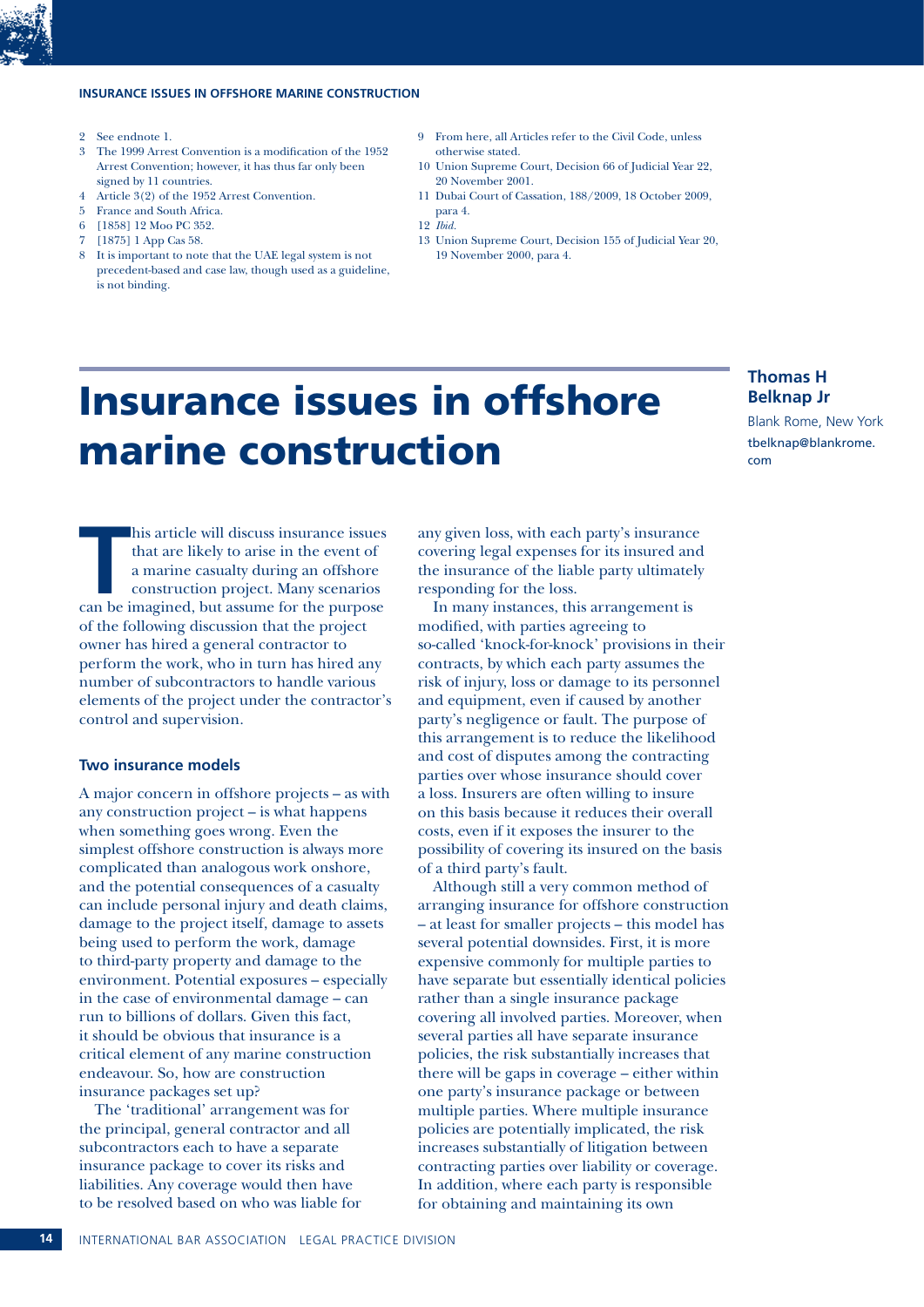insurance, it becomes significantly more difficult for the hiring company to ensure that its contractor and all subcontractors are fulfilling their obligations to obtain good quality insurance and to maintain all required insurance.

Given the many problems with this multi-insurance model, the market began to develop a model in the 1980s and 1990s by which the parties would procure one comprehensive Construction All Risks (CAR) insurance package for the entire project that covers all involved parties against all risk and losses, irrespective of fault. In 2001, the WELCAR insurance form was developed as an industry standard. It provides first-party insurance against 'all risks of physical loss of and/or physical damage' to covered property and third-party coverage for legal or contractual liability to third parties for bodily injury or property damage.

Although CAR coverage is very broad, it still does not cover all risks – particularly including many maritime risks ordinarily falling within protection and indemnity (P&I) type coverage. This issue is further complicated because P&I policies exclude coverage for 'specialist operations', which means that vessel owners have to obtain special cover for these risks. The WELCAR policy also does not cover loss or damage to the insured's property, such as an adjacent oil well or platform, although typically this coverage can be included for an additional premium.

## **Which policy responds?**

The 'traditional' insurance model is fertile ground for many problems. A typical insurance package will include a commercial general liability (CGL) policy, a workers' compensation policy, P&I coverage and hull and machinery (H&M) coverage, if the party owns any vessels, and then 'bumbershoot' and excess liability coverage, which is intended to fill any coverage gaps and extend the policy limits on the main policies. One of the common complications in a marine casualty situation is determining where the coverage line stands between the CGL, P&I and H&M policies.

The CGL policy normally covers liability for damage to third-party property caused by one's negligence, and if the casualty is caused by a subcontractor's vessel, then any exposure of the general contractor – say, for instance, for negligently planning the project or hiring an incompetent subcontractor – probably falls

under that policy. But CGL policies ordinarily exclude liability relating to ownership or use of a vessel, so if the casualty involves a vessel belonging to the contractor rather than a subcontractor then there is probably no coverage under this policy.

If the contractor owns or charters vessels, then it should have P&I coverage. As noted above, however, P&I coverage ordinarily excludes 'specialist operations', which includes pipelaying and other marine construction activities. Moreover, P&I rules typically exclude liability for risks covered by standard hull and machinery policies, which includes at least 3/4 coverage for collision and may or may not cover liability for damage to 'fixed and floating objects'. In addition, if the member has obtained 4/4 collision coverage under its hull policy, as is common in many continental insurance policies, then there is arguably no P&I coverage at all, unless the P&I coverage becomes excess to the H&M policy limits.

### **Additional insureds**

In many circumstances, one party to a construction contract will require that it be named as an additional insured on the other party's insurance. This arrangement is really trying to simulate the solution reached by the WELCAR policy by giving the principal comfort that it will be covered directly by its contractor's insurance rather than having to invoke its own insurance to sue the contractor for indemnity based on its negligence or breach of contract. It is an arrangement, however, that has some potential risks.

First, a contractor has to have the right to add parties to its insurance as additional assureds. This is a contractual right governed by the terms of the insurance and, while most third-party liability policies will allow it in this context, it is not always automatic. The insurer may have a requirement that it pre-approve additional assured exposure and, in particular, that it review and agree to the proposed contract.

More problematic may be language in the policy that provides that any coverage to an additional insured is 'limited to those risks covered by Contractor's insurance for which Contractor has agreed under the Contract to assume responsibility or indemnify Company'. Here, the principal may have expected that it would be covered under the contractor's policy, even for liability for its own negligence or fault, but this language only guarantees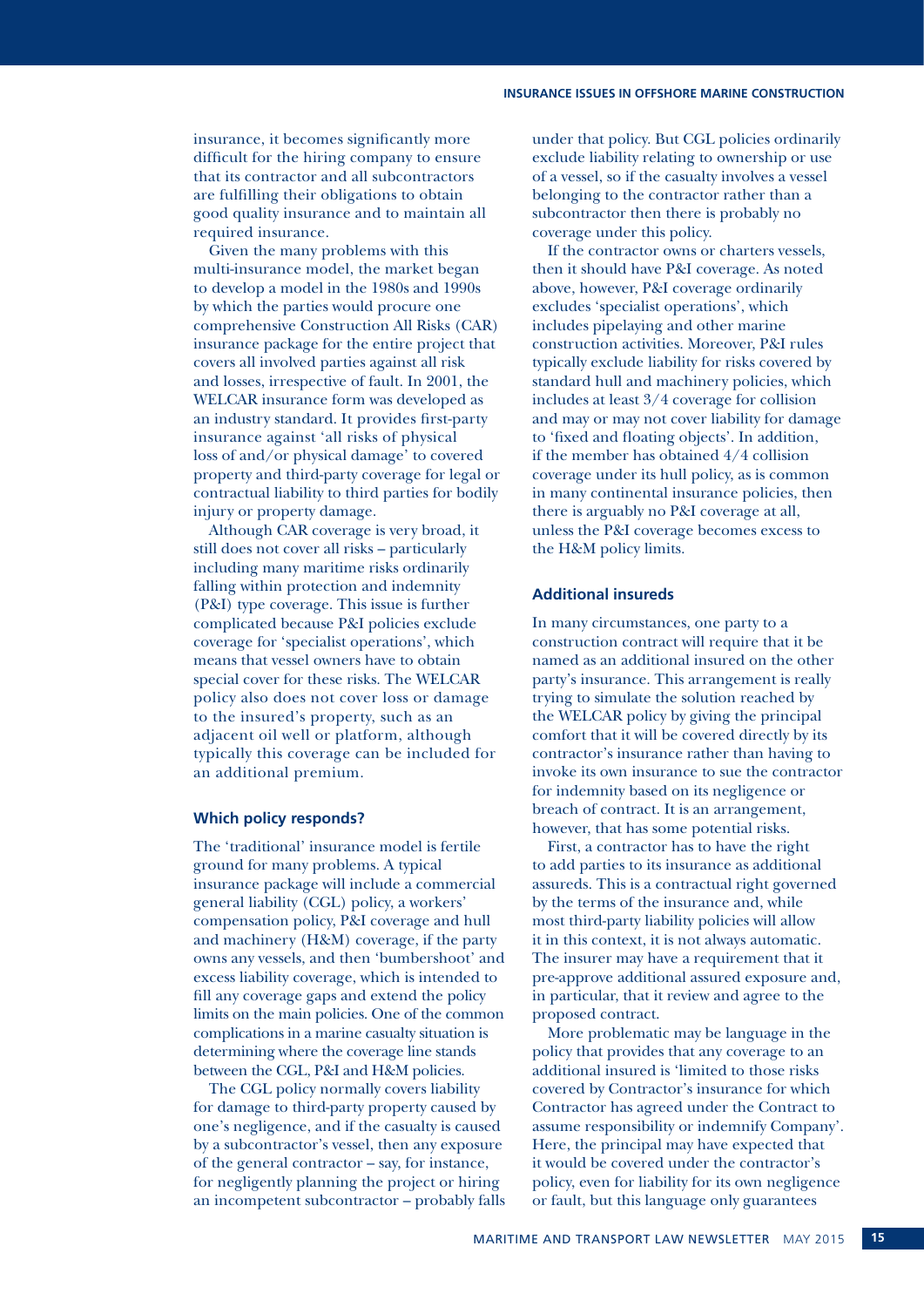that the insurer will directly cover the principal for the contractor's insured negligence or fault.

A big problem is that parties usually rely solely on certificates of insurance to certify the types and policy limits of the coverage obtained, but without actually reviewing the policies to see whether they provide adequate coverage. In addition, if the contractor undertakes in the construction contract to provide more coverage than is actually provided, then the company may have a claim for breach of contract on the grounds that the contractor failed to procure adequate insurance, but that may be small consolation if the contractor becomes insolvent.

An important component of 'sharing' policies between the company and contractors is that to realise the benefits, the parties need to agree to waive indemnity claims between themselves. For instance, if the company is going to be an additional insured under the contractor's insurance it would make little sense for the parties to fight between themselves over who is actually at fault for a given incident. In addition, it makes less sense for the contractor's insurer to pursue a subrogated claim against the company if it is also insuring the company against the very same loss. Therefore, it is common for construction contracts with additional insured provisions to also include 'waiver of subrogation' clauses. Here again, however, this is a matter that needs to be addressed properly between the insurer and insured because if the insured has waived subrogation in a context where the policy does not allow

it, then the insured is jeopardising its own coverage by impairing the insurer's right of subrogation improperly.

Another context where waiver of subrogation arises is where knock-for-knock clauses are used. Recall that these are clauses that provide that each party will bear its own risk of loss for injury to its personnel or loss of its property. Obviously, the purpose of such clauses would be defeated if the insurer could nevertheless pursue a subrogated claim against the other party. However, each party needs to be certain that its insurance will accept a knock-forknock contractual arrangement because such an agreement substantially alters the risk the insurer is undertaking.

# **Conclusion**

Insurance matters can become complicated quickly when there is a casualty in a marine construction project and problems can arise easily, even when the parties had the best intentions of drafting their construction contract to avoid internal conflicts on liability. In addition, while there are many good reasons to opt for a CAR policy instead of the traditional insurance model, even the all-risks option is not without its perils. Indeed, a movement to amend the WELCAR policy is currently under way, and many of the proposed amendments would further limit its coverage. In any event, it is clear that when it comes to insurance structure analysis, an ounce of prevention is worth far more than a pound of cure.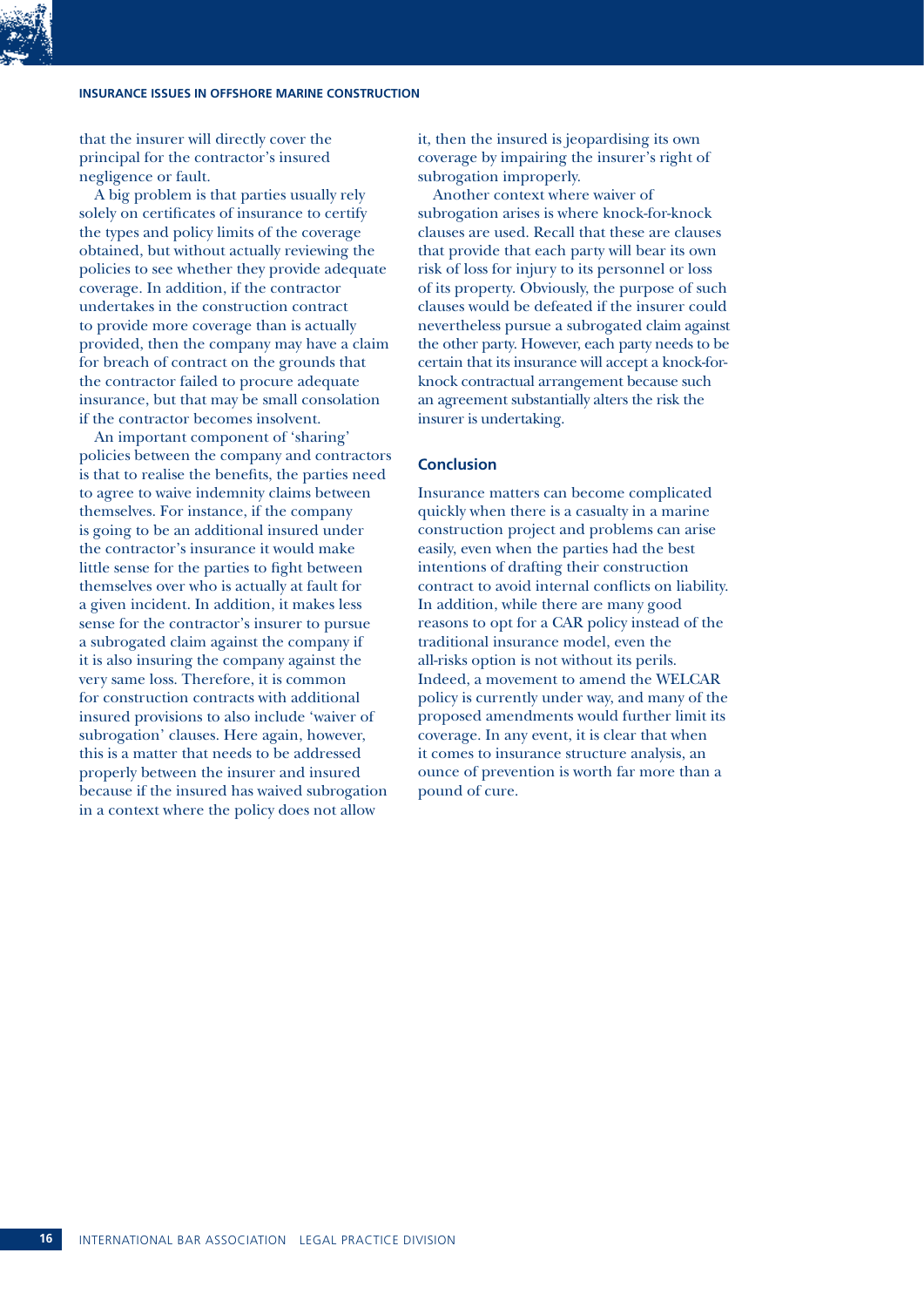# **Abraham Stern**

Pacheco Coto, San José abraham stern@ pachecocoto.com

# ARTICLES

# Ship arrest procedure in Costa Rica

**DEVALUATE:** The versus of the world tends to ignore our piece of history within the maritime community. With fewer than 60,000km<sup>2</sup> of land, Costa Rica has three Canal, the rest of the world tends to ignore our piece of history within the maritime community. With fewer active ports. The main port is Puerto Moín in the Province of Limón, a town in the Atlantic Coast that receives over a million twentyfoot equivalent units (TEUs) a year. On the Pacific Ocean coast we have Puerto Caldera, with over 250,000 TEUs a year, and a third specialised port that is used only for sugar and derivative products, such as molasses and ethanol.

Ship arrests are regulated and governed by the International Convention Relating to the Arrest of Sea-Going Ships (Brussels, 10 May 1952) (the 'Convention') and are executed domestically as preventive or precautionary attachments. The Convention was ratified by Costa Rica in 1954 and has been in force and effect since then.

Although Costa Rica ratified the Convention, it made two important caveats. First, Costa Rica only recognises the arrest of a ship that is owned by the person or legal entity that appears as the actual registered owner at the time at which the arrest is filed. The Convention provides – without taking into consideration the identity of the actual owner of the vessel – that a claim can be filed against the owner of a ship at the time that the maritime claim arose (as per Article 3, paragraph 1 of the Convention). As such, under Costa Rican law a claimant cannot arrest a ship for maritime claims that arose under the control of a previous owner.

Secondly, under Costa Rican procedural law, the only courts with sufficient jurisdiction to determine the case upon its merits are those pertaining to the vessel's flag or those in which the defendant is domiciled, with the following exceptions: (1) maritime claims related to disputes of which the subject matter is the title or ownership of any ship; (2) disputes between co-owners of any ship as to the ownership, possession, employment

or earnings of that ship; and (3) and the mortgage or hypothecation of any ship.

The preventive attachment under the Convention constitutes a physical arrest of the ship. Under the precautionary attachment process in civil proceedings, the claimant holding a legitimate maritime claim is compelled by law to post a cash bond equal to 25 per cent of the total value of the claim or 50 per cent for non-monetary pledges (such as letters of credit or bank warranties). The holder of a *título ejecutivo*, together with a formal ruling from a court of law, exonerates the claimant from posting any type of bond or warranty. Some examples of a *título ejecutivo* in Costa Rica are: public deeds; registered public deeds; judicially recognised documents; judicial admissions; final non-appealable judgments; promissory notes; and checks and invoices duly signed by the registered debtor.

Costa Rican law requires that the claimant filing a preventive attachment file the merits of the claim within one month following the arrest. It is imperative that a claimant complies with this requirement. Failure to do so could result in loss of the posted bond in favour of the alleged defendant. Likewise, although Costa Rica does not have a legal vehicle technically known as a *saisse conservatoire*, the precautionary attachment as regulated by our procedural Civil Code has the same effect, but is not as extensive as the United States Federal Rule B Attachment.

Some other aspects of Costa Rican arrest law deserve a mention. Costa Rican law allows the arrest of a ship irrespective of its flag, but considers the relationship between the debtor, sister ships or ships in associated ownership. As a procedural condition, there has to be a legal and economic link between the claim and the defendant, and proof of ownership or use rights must be presented to the court within one month following the precautionary arrest. The same principle applies to bareboat and time-chartered vessels.

Under normal circumstances, a vessel can be arrested within seven days from the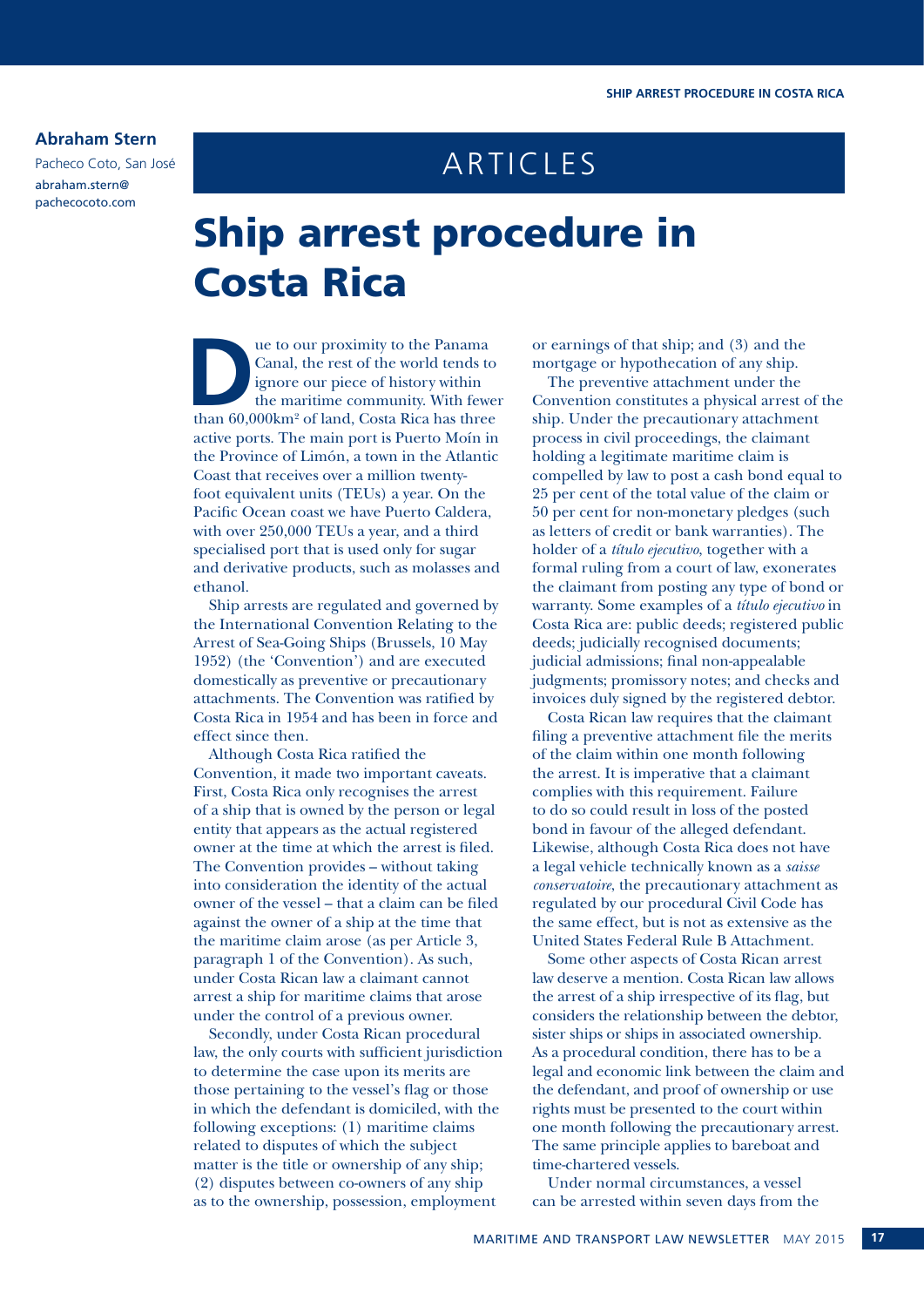# **ARTICLE 3.4 OF THE ARREST CONVENTION IN ITALIAN CASE LAW: THE DEBATE CONTINUES**

moment the file is delivered to a law firm, provided that all preparatory steps have been completed (ie, having possession of *prima facie* evidence that the claim is valid, consular apostille, official translations and a draft of the initial claim). On the filing of the preventive attachment, the court will issue an arrest notice to the harbour master, who executes the arrest.

Since Costa Rica follows a preventive or precautionary attachment process, in which posting a bond or counter-security is mandatory, the initial filing only requires sufficient evidence so as to create a presumption of the alleged maritime claim. However, within one month following the precautionary arrest, the claimant must file the merits of its claim and all the supporting legal evidence. All supporting documents have to be presented with all the formalities of the law (notarised, apostilled and translated into Spanish). As of today, no documents can be filed electronically. Any claimant with the intention to arrest

a ship in our country has to understand that Costa Rica is a civil law jurisdiction and formalities are just as important as the merits. Non-compliance with formalities can provide grounds for dismissal. As part of such formalities, the issuance of a judicial power of attorney appointing a licensed lawyer to represent the claimant is absolutely necessary.

In addition, there are the following particularities in the Costa Rican system: • courts have acknowledged wrongful

- arrests, and a claimant bears the risk and consequences of arresting a ship without a just cause;
- courts also recognise the piercing and lifting of the corporate veil, but only under very restrictive circumstances and only in cases in which a criminal offence has been committed; and
- our courts do not allow the sale of a ship *pendente lite*.

# **Claudio Perrella**

LS Lexjus Sinacta, Bologna c.perrella@lslex.com

# Article 3.4 of the Arrest Convention in Italian case law: the debate continues

taly is a signatory to the Brussels<br>
Convention 1952 (the 'Convention').\* I<br>
ship is flying the flag of a state party to t<br>
Convention, arrest in Italy can be sough<br>
only with respect to maritime claims listed taly is a signatory to the Brussels Convention 1952 (the 'Convention').\* If a ship is flying the flag of a state party to the Convention, arrest in Italy can be sought under Article 1.1. If the ship is not flying the flag of a contracting state, she can be arrested for Article 1.1 claims as well as any other claim for which arrest is allowed under Italian law. This includes virtually any credit or claim against the owner of the vessel, even those not mentioned in the list of maritime claims set out by Article 1 of the Convention.<sup>1</sup>

Italian courts generally apply the Convention to ships flying the flag of a non-contracting state based on a rather extensive construction and application of Article 8.2.2 However, an issue proving controversial is whether a ship arrest may be based on Article 3.4 of the Convention if the

claim is not secured by a lien. A few decisions<sup>3</sup> have denied such arrests on the grounds that Article 9 makes it clear that the Convention does not create maritime liens, and that an arrest based on Article 3.4 in the absence of a lien, therefore, could not be subject to further enforcement against the registered owners and the ship.

A recent and detailed decision of the Court of Genoa4 opted for the full applicability of Article 3.4 in arrests arising from claims against the charterer. The judge pointed out (a comment that may sound rather questionable to many readers) that owners are 'aware of the likely employment of the ship' and can, therefore, foresee the liabilities arising from employment by the charterer. The Court went on to say that the owner should seek some form of protection from the risk of arrest, such as asking the charterer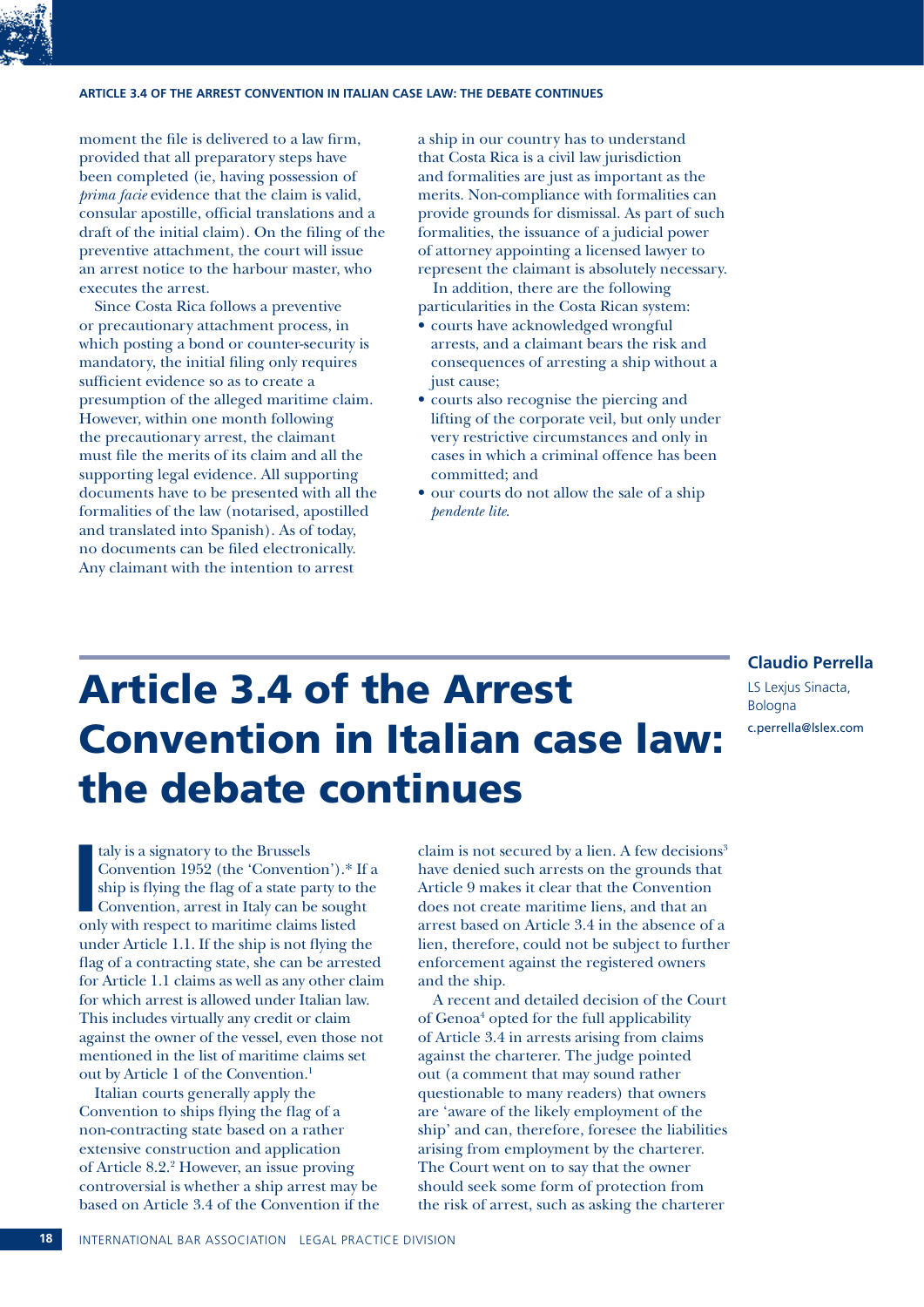to provide a suitable performance guarantee. The Court furthermore held that the claimant is entitled to security in the form of a bankbook (also known as a passbook) issued 'to the order of the Court', and can cash the sums deposited as security as soon as the claimant has obtained a judgment liquidating the claim.

The decision thus bypasses the notoriously thorny issue of the wording of the security to be issued for the release of the ship when the arrest originates from a claim against the charterer and the party seeking the release is the registered owner.

A few recent decisions confirm that the debate remains open. In 2011, the Court of Venice<sup>5</sup> confirmed the view previously expressed by the same Court in 2010 that the existence of a maritime claim is sufficient to allow the arrest of a ship regardless of whether the claim is secured by a lien. The Court acknowledged the existence of different positions in Italian case law and in judgments handed down by the same Court of Venice.

The Court opted for the applicability of Article 3.4 of the Convention in arrest cases where no lien exists, arguing that the uniformity sought by the Convention would be undermined if ships flying different flags were subject to a different regime based on the existence of a lien (an issue which under Italian law is governed by the law of the flag). The Court further held that if the Convention had required the existence of a lien it would have so specified and that Article 3.4 would be redundant if a lien was necessary because in this case the creditor would already be entitled to arrest a ship not belonging to the debtor.

A very recent decision of the Court of Udine,<sup>6</sup> however, has opted for the restrictive view. According to the Court, since the Convention does not create new liens, the options are either to reject the arrest application based on Article 3.4 if the creditor without a lien is unable to enforce the claim on the ship or to consider the arrest just as a tool to exert pressure to settle the claim to obtain the release of the ship. The Court argued that the wording of the Convention is, in principle, consistent with the latter interpretation, as the only

requirement stipulated by the Convention is the existence of a maritime 'claim'. The Court also observed that Article 31.1 of the Vienna Convention on the Law of Treaties (Vienna, 23 May 1969) provides 'a treaty shall be interpreted in good faith in accordance with the ordinary meaning to be given to the terms of the treaty in their context and in light of its objective and purpose'. The Court noted that the aim of the Convention is to enable the claimant to recover a maritime claim successfully.

However, even assuming that the arrest can be conceived as a tool to exert pressure to obtain a settlement, the owner of the ship may be unable to settle the claim, and the goal of the arrest thus would be frustrated. The Court furthermore pointed out that the action brought by the claimant could be defeated by providing security to release the ship from arrest. The claimant would be unable to enforce a judgment against the security because a judgment could only be obtained against the actual debtor (the disponent owners).

The Court concluded it was not conceivable that the Convention permitted arrest of the ship independent of the subsequent enforcement, which is, according to the Court, 'the natural development and prosecution of the arrest'.

It, therefore, appears that the courts in Italy (and even judgments handed down within the same court) will remain divided for the foreseeable future on whether a lien is required to arrest a ship under Article 3.4 of the Convention.

#### Notes

- This article was first published on www.mondaq.com. 1 Court of Appeal of Genoa, 12 February 2000,
- *Morsviazputnik Satellite Communications Navigational v Azov Shipping Co*; Court of Venice, 6 October 1999, *Elmar Shipping Agency v Turkmen Shipping.*
- 2 Court of Genoa, 22 March 1994, *Galaxy Energy International Ltd v Soc agenzia maritt Dolphin.*
- 3 Court of Ravenna, 23 March 2000, *Jakil v International Transportation Co Ltd*; Court of Ravenna, 4 August 2001, *Aagaard Euro Oil v Sea Frantic Co Ltd*; Court of Venice 5 June 1998, *Exnor Craggs Ltd v Companie Navigatie Maritime Petromin.*
- 4 Court of Genoa, 19 February 2010, *Alpha Trading v Venezia Shipping.*
- 5 Court of Venice, 2011, *Istanbul Shipping Inc v Happy Cruise Sa, M/V Happy Dolphin.*
- 6 Court of Udine 'the Anagenisi', 2014.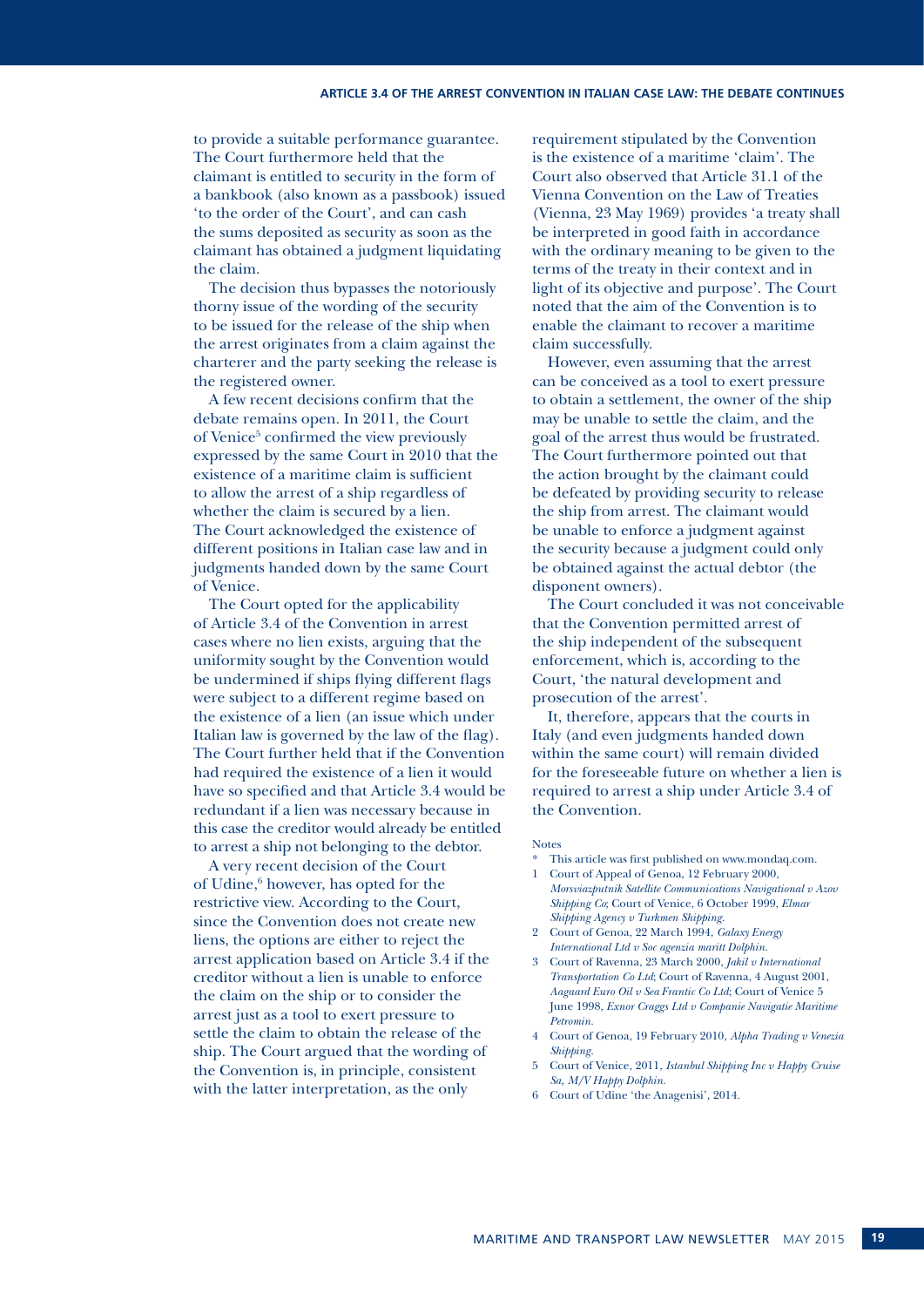# Claims against the pilot in Toda & Co, Tokyo Japan

**Mitsuhiro Toda**

**I**<br>I<sup>I</sup><br>The n Japan, as in many countries, certain waters are designated as 'compulsory pilotage areas'. Ships entering such areas are required to take a pilot. If they do not, the ship's master is under the criminal penalty of one year imprisonment or a fine of less than ¥1m. However, there are no provisions in the law of pilotage concerning the liability of a pilot or pilots' association when marine accidents occur due to the pilot's negligence.

Pilotage contracts generally provide as follows:

Pilotage agreement, Article 21 (Exemption)

- 1 Should the vessel, its master or crew, or a third party suffer any damage or loss resulting from an error made by the pilot in the performance of his duties, the master or owner of the vessel will not hold the pilot personally responsible nor ask him for compensation, and in return the pilot will not ask the master or owner of the vessel to pay pilotage fees.
- 2 The master or owner of the vessel shall indemnify the pilot against the amount exceeding the total pilotage fee paid or payable to the pilot should a third party institute an action or claim for liability directed at the pilot by reason of his making an error in the performance of his duties when piloting the vessel. Such indemnification, however, shall not exceed the amount to which the owner is entitled to limit its liability to a third party under the applicable law (or the remainder after deducting the indemnification paid directly to the third party by the master or owner of the vessel from the indemnification to be paid), when the master or owner of the vessel must directly indemnify the third party.
- 3 The above two provisions shall not apply when such personal liability of the pilot arises by reason of his intentions or gross negligence.

This liability exemption clause is provided only by the pilotage contract. It is not provided by the law itself.

The validity of this term has been debated as it is unfavourable to the user. The exemption clause gives the benefit

to the pilot to relieve him of any liability unless he causes the accident with 'wilful misconduct' or 'gross negligence'. Some contend that this kind of exemption clause has lost its basis and comment that such a clause now should be invalid in Japan.1

'Gross negligence' means excessive lack of the duty of care. A pilot must be a professional with a high degree of capability to undertake the safe navigation of the vessel. Therefore, the standard of navigational care must be more exacting for a pilot than for an ordinary seaman. For example, a pilot who proceeds at an excessive speed in heavily restricted visibility, misunderstands the buoy indicating dangerous rocks, collides with another vessel despite the port captain's order to stop, proceeds on the opposite side of the passage in the narrow channel, grounds by proceeding in restrictive visibility knowing that the radar will fail, and so on, would be found to have committed 'gross negligence'.

Pilot services cannot be carried out as a pure personal business. Pilotage is a public service carried out by the pilots' association. The pilots' association receives requests for pilotage and dispatches individual pilots to the vessels as per the shift table. The pilots' association makes the necessary arrangements for the pilot boat and tugboats. After the dispatched pilot finishes his job, the pilots' association sends an invoice to the owner or agents and collects pilotage fees plus transportation charges, including the pilot boat costs. Each local pilots' association deducts various expenses, such as wages to employees, operational costs of the pilot boats and member fees to the Central National Pilots' Association, and then distributes the remaining money to each individual member of the pilots' association. Considering this provision of services and collection of pilotage fees, the pilotage services provided by the individual pilots are the business of the pilots' association itself.2

Ships are becoming increasingly large, and port facilities are becoming bigger and more modernised and complex. The importance of pilot services, therefore, is increasing. It is natural and reasonable to think that pilot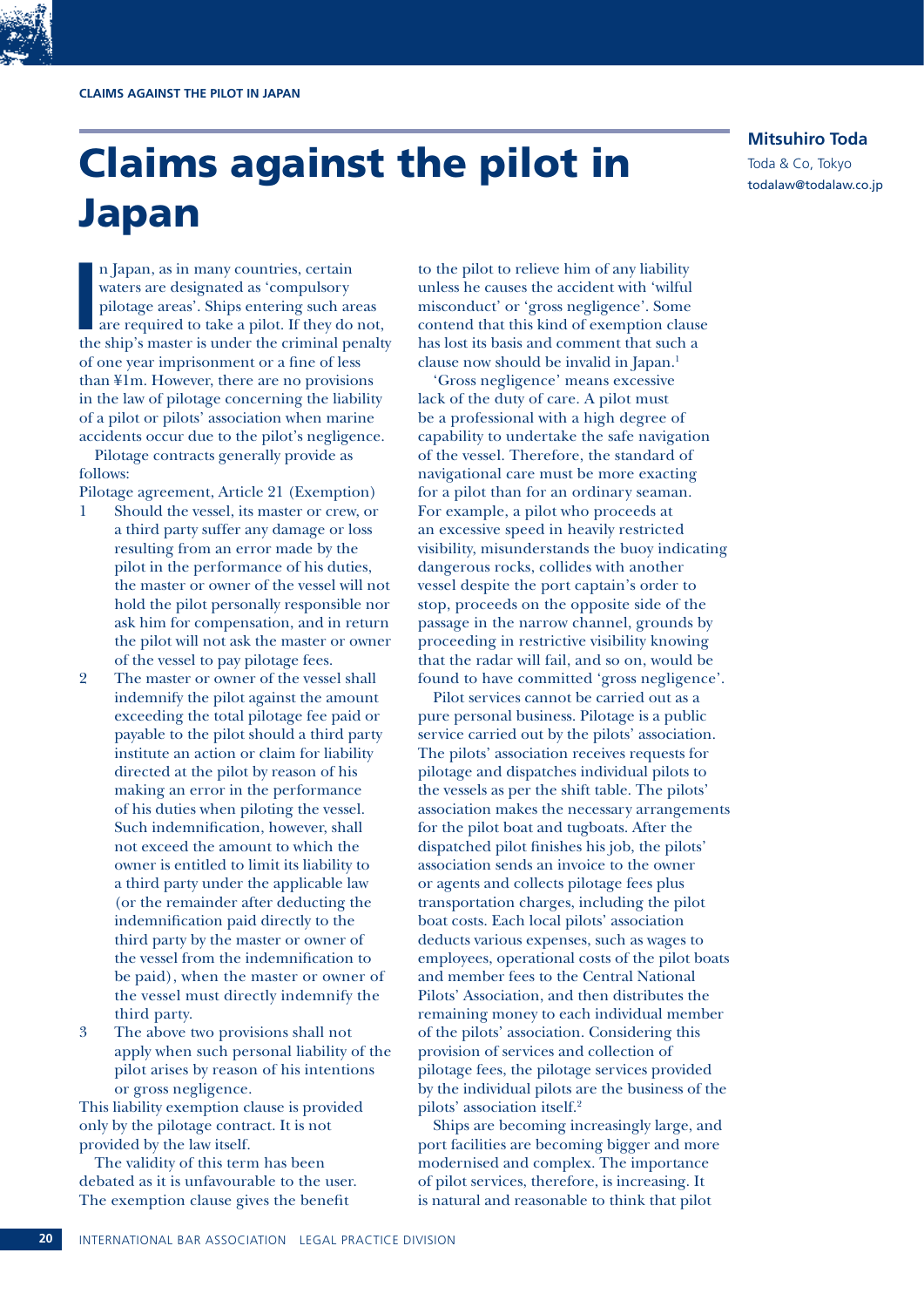services are now undertaken not by individual pilots, but by pilots' associations. If so, pilots' associations should assume full responsibility for accidents caused by the negligence of a member pilot.

To manage this exposure, pilots' associations should seriously consider arranging for liability insurance. In this respect, some limitation of liability for pilots' associations is reasonable. We sometimes have the issue where a pilot's actions in responding to a situation exceed the normal course of the pilot services. If the legal elements of salvage can be established, in such case, the pilot's position would be the same as the position of a salvor who renders salvage services without a vessel. In such case, the salvor is entitled to limit its liability at SDR1m, as per Article 7(3) of the Shipowner's Limitation of Liability Act (1996 Protocol to 1976 LLMC). This limitation of liability will soon be increased

by 1.51 times. If personal injury or loss of life claims are involved, this limitation becomes three times greater. This might suggest an appropriate method of limiting liability of pilots' associations for the negligence of a member pilot.

In any case, given the increasing importance of pilot services there is no justification for exempting the pilot from liability, arguing that he is a self-employed professional businessman and a paid navigational adviser to the master. Accordingly, the pilot and the pilots' associations to which he belongs should be liable for his negligence. Considering liability otherwise is an anachronism, from which we should graduate immediately.

#### **Notes**

- 1 Professor Shin Henmi of Tokyo University of Marine Science and Technology, 'Civil Liability of the Pilot', *The Journal of Japan Institute of Navigation,* No 126, p 123.
- 2 Lawyer Motosuke Gohara, ex-board member of the Licensed Inland Sea Pilots' Association.

# **Fabien d'Haussy** ECD Avocats & Solicitors, Marseille fd@ecdas.com

# VAT rules in France: French commercial exemption – the importation procedure

nder French law, specific rules apply<br>to allow value-added tax (VAT)<br>exemption for the commercial<br>activities of yachts cruising in France.<br>The applicable provisions under French law to allow value-added tax (VAT) exemption for the commercial activities of yachts cruising in France. The applicable provisions under French law are mainly Article 262-II-3 of the French Tax Code and Article 190 of the French Customs Code with the administrative decisions (BOI No 168 dated 22 October 2003 and BOD No 6603 dated 24 June 2004).

Essentially, French tax and customs authorities have decided to classify yachts as commercial yachts if they comply with the following requirements:

- the vessel must be registered as a commercial yacht on the registration documents;
- the vessel owners must employ a permanent crew member on board; and
- the vessel must be used exclusively for commercial purposes, that is, under charter agreements.

In particular, the administrative decision (BOD No 6603 dated 24 June 2004) provides that in order to facilitate customs inspection,

users of vessels are required to keep on board a copy of the charter agreement and to enter details of the agreement in the log book (duration of the charter and name of the charter or charterers). Note that if the vessel is used/chartered by one of her beneficial owners, a charter agreement must (also) be signed.

The French exemption offers various advantages, such as duty-free fuel supplies, VAT exemption on supplies of goods relating to the yacht (regardless of the flag of the vessel), on supplies of services (repairs or refit) and on charters.

Nevertheless, the European Commission has required France to change its legislation. According to the European Commission, France contravened the meaning of Article 148 of the VAT Directive 2006. Essentially, the European Commission has decided that not all vessels used for commercial purposes are eligible for VAT exemption. The French Commercial Exemption (FCE) requires navigation on the high seas.

As a consequence, Article 262 of the French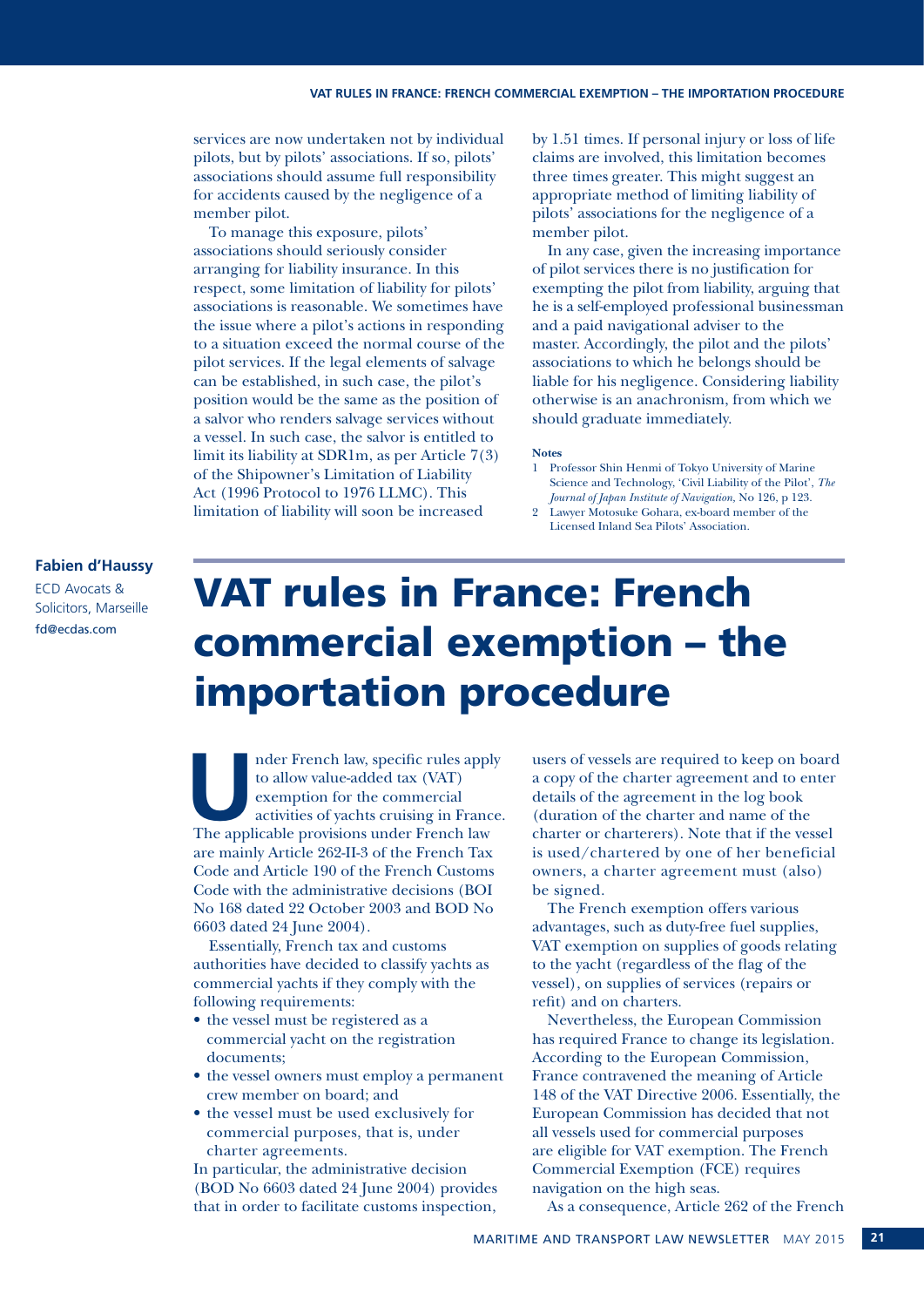# **VAT RULES IN FRANCE: FRENCH COMMERCIAL EXEMPTION – THE IMPORTATION PROCEDURE**

Tax Code was amended by a statute on 22 December 2010, which includes this fourth criterion (navigation on the high seas, ie, navigation beyond the limit of territorial waters (12 miles) from the coast).

As the French tax authorities issued an explanatory ministerial note stating that the VAT exemption still applies to commercial vessels that comply with the three requirements laid down in the administrative note dated 24 June 2004, the European Commission lodged a claim against France on 26 April 2012. Based on a decision given on 21 March 2013, the European Court of Justice found that France was in breach of Article 148 of the VAT Directive. As a consequence, owners have to comply with this criterion.

On the other hand, some changes result from the *Bacino* court case (dated 22 December 2010) served by the European Court of Justice, which held that:

- 'Article 15 of Sixth Council Directive 77/388/EEC of 17 May 1977... must be interpreted as meaning that the exemption from value added tax provided for by all provisions does not apply to services consisting of making a vessel available, for reward, with a crew, to natural persons for purposes of leisure travel on the high seas'; and
- 'In order for such a hiring service to be capable of exemption under that provision, the lessee of the vessel concerned must use it for an economic activity'.

Bearing this in mind, VAT is payable on the charter hire (whether or not the yacht is used on the high seas) when the charterers are private individuals who are chartering the vessel for leisure. Therefore, VAT has to be collected by the owners, and/or by the brokers, if the yacht is chartered under charter agreements (Mediterranean Yacht Brokerage Association (MYBA) charter contracts mainly). VAT applies also to brokers' commissions.

Nevertheless, pursuant to Article 262-II-2 of the French Customs Code, no VAT shall apply to services provided to the vessel if the owners are able to evidence that she is registered as a commercial vessel (with permanent crew and for commercial use) and that she navigates on the high seas.

If you decide to import a vessel into France (during the charter period – high season, for example), a *document administratif unique* (DAU) will have to be issued in order to let the vessel cruise and charter without paying VAT on the value of the boat during the short stay of the vessel in France. Once the vessel is imported into France, no VAT will apply on the value of the vessel.

The duration period will have to be specified from the beginning (at the issuance of the DAU). Various documents are required to import a vessel into France. Mainly, you will have to disclose a certificate of registry of the vessel, the insurance policy of the vessel and the charter agreement (if already signed).

The importation of the vessel will only be completed upon customs' written approval. Inspection of the vessel could be requested by the customs authorities.

All documents regarding the status of the vessel (DAU, certificate of the yacht as commercial yacht and charter contracts) must be kept on board the vessel to evidence the correct status of the vessel in case of customs control.

Regarding the income from the charter contracts, except if you plan to register and/or to base/locate a company in France during the stay of the vessel, the owner of the vessel will not have to pay corporate income tax on the amount earned from the various charters concluded. Nevertheless, the appointment of a *représentant fiscal* will be useful for all the VAT aspects during the stay of the vessel (on charter contracts and yacht brokers' commissions).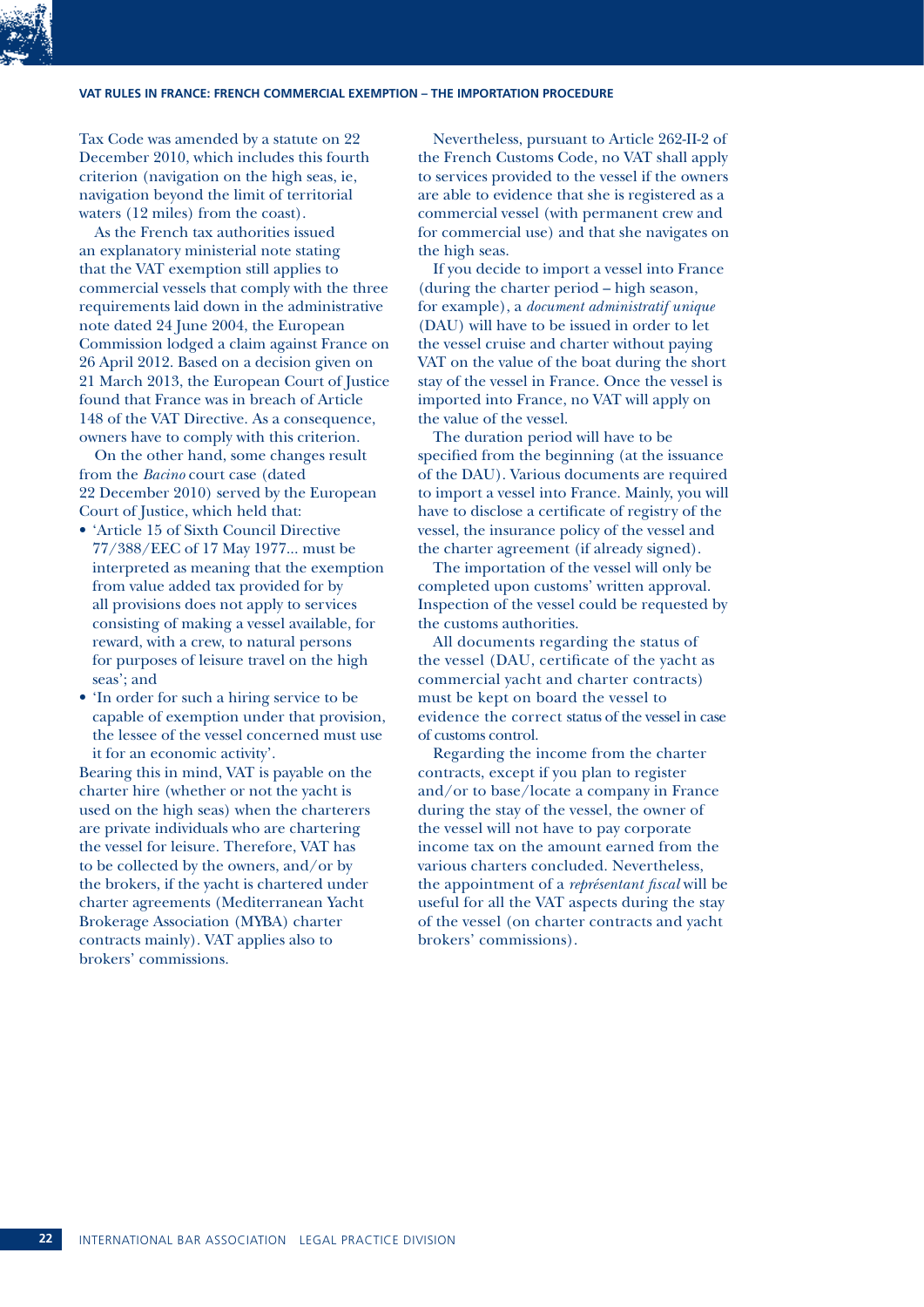# **Martin Sandgren**

Ince & Co, London martin.sandgren@ incelaw.com

# Charterparty trends: Supplytime update

The emerging offshore wind industr<br>
has taken much inspiration from<br>
the more mature offshore oil and<br>
gas industry, including in regards<br>
to legal concepts and contracting formats, he emerging offshore wind industry has taken much inspiration from the more mature offshore oil and gas industry, including in regards such as the use of Supplytime. There is an interesting trend of cross-pollination back to the oil and gas industry from renewables, including a recent initiative by the Baltic and International Maritime Council (BIMCO) to update, and possibly rebalance, the owner/charterer risk split in Supplytime as a result of the success of the new BIMCO Windtime charterparty. It remains to be seen to what extent this cross-pollination and 'tail wagging the dog' phenomenon between the two industries will migrate to other legal areas.

Arguably, the offshore wind industry is currently at a similar stage of development as the offshore oil and gas industry in the mid-1970s. Both started onshore and faced similar challenges when they migrated to sea. Although there are large differences between the industries, such as the related environmental risks, climate impact, market price sensitivity, risk and reward and so on, there are many similarities, in particular the marine, energy and construction aspects. The oil and gas industry looked towards shipping for guidance substantially in its early days. Due to the additional common energy and construction elements, the offshore wind industry, arguably, has been able to piggyback on the oil and gas industry to an even greater extent.

There has been general tension in both industries between the original onshore and newer maritime culture and thinking. One of the most prominent examples involves the two fundamentally different liability profiles in the two main types of contract format commonly used at various levels in the contract chain on an offshore wind project. Inspired by the oil and gas industry, Supplytime has generally been used for time chartering of vessels further down the contracting chain, and sometimes in a heavily amended form for lump sum-like installation

work. FIDIC-like contracts, usually Yellow Book, are generally used for construction and main component supply higher up the chain. In Supplytime, owners face limited or no liability if they do not deliver vessels on time or do not operate properly. Property damage and personal injury or death are handled through a knock-for-knock concept. There is a consequential loss disclaimer, but no cap. By contrast, contractors under FIDIC-like contracts face heavy financial liabilities if they do not deliver projects on time or there are defects (liquidated damages for delay and breach of performance or availability warranties). There are negligencebased indemnities for property damage and personal injury or death. There is a consequential loss disclaimer and caps (overall and sub-caps for liquidated damages). The tension is much less prominent in the oil and gas industry, which over time has developed industry-specific construction and service contracts, such as the LOGIC suite of contracts in the United Kingdom sector, and the Norwegian forms (NF, NTK etc) in the Norwegian sector of the North Sea. These include FIDIC-like liability for delay and defects and Supplytime-like knock-for-knocks for damages and injuries.

As a result of various offshore wind industry participants expressing an interest in BIMCO developing a wind industry-specific time charterparty, BIMCO developed Windtime, which was released in 2013. A driving factor for the initiative was the concern of certain owners, including of crew transfer vessels, who felt that they were forced to accept charterer-developed charterer-friendly forms. This is similar to BIMCO's development of the original Supplytime in the mid-1970s, largely in response to major operators' use of their heavily charterer-friendly forms.

Windtime is a Supplytime-based wind industry-specific time charterparty for crew transfer and other service vessels. It can be adapted easily for other and larger vessels (in particular the 12-hour operation needs to be adjusted to a 24/7 operation), such as jack-up installation vessels. In the same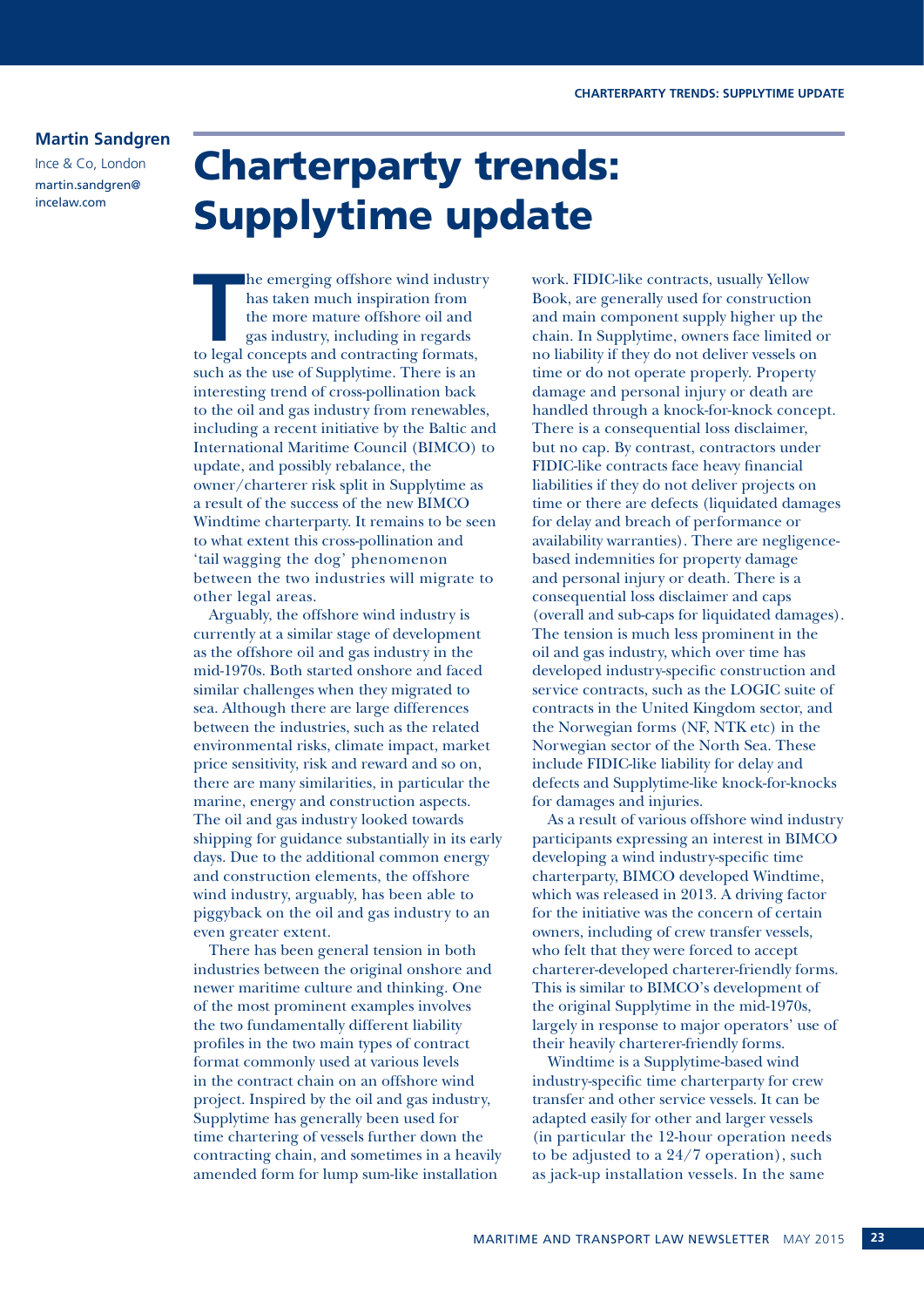# **THE FALLOUT FROM THE OW BUNKER GROUP COLLAPSE**

way that Supplytime is used in the oil and gas industry, in theory Windtime could also be used in the oil and gas industry.

Windtime fundamentally rebalanced the risk split between owners and charterers. As a default, owners face liquidated damages in the amount of the day rate for late delivery and risk paying damages if the vessel is not as agreed. As a counterbalance, Windtime introduced a monetary cap on liability. It maintains a traditional knock-for-knock clause. Windtime also includes clarified drafting on several points in order to bring them in line with recent case law and current practice, such as the details and mechanics of the termination clause and an update of the knock-for-knock clause and consequential losses clauses.

Windtime has been well received in the market; it appears that any fears that it would not be accepted by owners due to the increased potential liabilities were not warranted. By contrast, it has lead certain main charterers, such as Siemens, to shift generally from internally developed charterer-friendly forms to the more balanced Windtime, at least for crew transfer vessels, reducing time for negotiation and, arguably, the risk that owners accept risks they cannot manage or terms they do not understand.

Following hot on the heels of the success of Windtime, a revision of Supplytime 2005 is scheduled to begin later in 2015. BIMCO believes that Windtime introduced

a number of useful amendments to the Supplytime wording that may be worthwhile incorporating into Supplytime. There appears to be an increasing perception at BIMCO, and in the industry, that the owner/charterer risk balance in Supplytime is ripe for an overhaul. Many of the updates resulting from recent legal developments, clarifying drafting and other minor changes should be relatively uncontroversial. It will be interesting to see to what extent the new Windtime concepts are fed back into the 'mother' form.

The offshore wind industry can be expected to continue to implement legal concepts from the oil and gas industry. For example, the knock-for-knock concept may be embraced more generally, which should benefit the industry as a whole. A step in that direction would be FIDIC adopting a knock-for-knock concept in any new contract format or principles it may develop as part of its currently ongoing renewables contracting initiative. We are part of the working group, so we are actively taking part in that process in a similar way to our participation in the development of Windtime. It remains to be seen to what extent the recent trend of cross-pollination, rather than one-way fertilisation, will continue in general. We expect this to take place on a case-by-case basis when there are good reasons and mutual benefits for both industries, rather than wholesale.

# The fallout from the OW Bunker Group collapse

**O**n Thursday 6 November 2014,<br>Denmark woke up to news that<br>would shock not only the small<br>kingdom in northern Europe,<br>but the entire shipping world. The OW Denmark woke up to news that would shock not only the small kingdom in northern Europe, but the entire shipping world. The OW Bunker Group had collapsed, and the main Danish companies within the group had filed for restructuring.

The OW Bunker Group, which can be traced back to the mid-1950s, was taken over by the Swedish hedge fund Altor in 2007. In 2013, group revenue was close to DKK100bn and in volume only surpassed by the AP Møller Mærsk Group in Denmark. After its

initial public offering in the spring of 2014, it was traded publicly on the Copenhagen Stock Exchange from 28 March 2014.

The reasons for the collapse are still being investigated, but the main reasons seem to be: (1) a one million tonne gas/oil position that went sour, resulting in losses of US\$150m when closed; and (2) simultaneous losses of US\$125m in the Singapore subsidiary Dynamic Oil Trading. The restructuring trustees gave up trying to save the group after only 36 hours, and late on 7 November 2014 they filed for liquidation.

The collapse not only resulted in angry

Bech-Bruun, Copenhagen jgn@bechbruun.com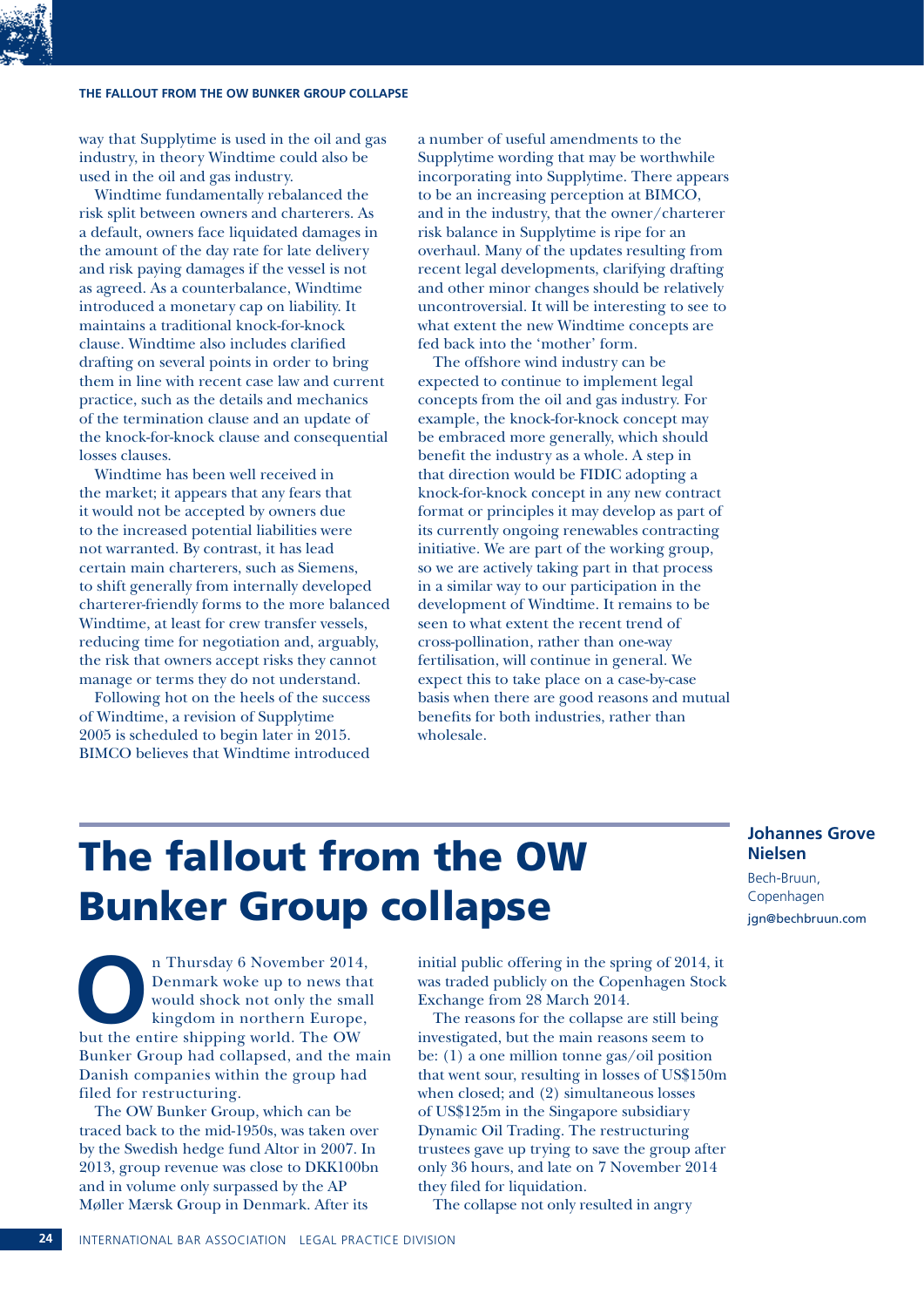shareholders and busy lawyers. It also sparked an industry shock unlike anything seen before. While bankruptcies are certainly not unheard of in the shipping industry, and while it is not uncommon for a shipowner to be met with a bunker claim due to the bankruptcy of a former time charterer that had not paid its bunker debt, the large number of competing claims that followed in the wake of the OW Bunker collapse was something the world shipping industry had not seen before.

# **The players and the legal situation**

When a shipowner purchased bunkers from an OW Bunker company, in many instances the actual stem would be performed by another company on behalf of the OW Bunker company. In other words, the OW Bunker company would purchase bunkers from a local physical supplier, who would then carry out the stem. The OW Bunker company would issue an invoice to the shipowner, typically with 30 days' credit, and the physical supplier would issue its own invoice to the OW Bunker company that had ordered the bunkers, also with a credit period.

In the one to two months prior to the 6 November 2014 announcement of the OW Bunker Group collapse, thousands of stems on behalf of OW Bunker companies were carried out by physical suppliers around the world and the invoices (in the hundreds of million US\$) relating to such stems remained unpaid by the OW Bunker Group. While the policy of the estate is that the shipowners should still pay OW Bunker and the physical suppliers should file their claims with the estate, the reality is, of course, different.

The potential losses for the physical suppliers are enormous. The best example is Belgian supplier Wiljo, which had around US\$10m caught in the OW Bunker collapse and within weeks had to file for bankruptcy itself as a direct consequence of the OW Bunker Group collapse. Consequently, these physical suppliers have looked to shipowners to secure their outstanding amounts. Since the OW Bunker collapse, hundreds, if not thousands, of vessels have been arrested or met with threats of arrests by physical suppliers in order to secure payment from the shipowners instead of from OW Bunker. These arrests most often take place in arrestfriendly jurisdictions that, for instance, provide a lien for bunkers supplied to vessels and allow arrest of the vessel, even if the owner is not the debtor.

The problem for the shipowners is that payment to the physical suppliers does not eliminate the shipowner or charterer's debt to OW Bunker, and the shipowner or charterer thus risks having to pay twice for the same stem.

While paying someone else's debt due to a lien is not unheard of in the maritime industry, the degree to which the OW Bunker collapse has impacted some shipowners is certainly new. Some shipowners have reported more than 50 threats of or actual arrests since the OW Bunker collapse. Given an average stem price of perhaps US\$500,000, this is more than just a nuisance.

Shipowners and charterers are not left completely without rights. But it is hard to navigate the waters of maritime claims and liens in conjunction with Danish and foreign bankruptcy law.

Some shipowners have gone on the offensive by filing interpleader actions in, for instance, London and New York. While an interpleader, in theory, will leave the shipowner discharged after paying the amount owed to the court, the interpleader defence has an obvious limitation, in that it only protects the shipowner in the jurisdiction covered by the court. Thus, if the interpleader is carried out by a British shipowner, who has purchased bunkers from a British OW Bunker company, which had a British physical supplier carry out the stem, and if the British shipowner is only engaged in short-seas shipping around the British Isles, the interpleader is a fantastic solution. Unfortunately, this is not often the case and a British interpleader will not protect the vessel from arrest in a large number of the world's jurisdictions outside Europe.

Another possible strategy for the shipowner is to pay the physical supplier and then set off that amount against the bankrupt OW Bunker company with whom the shipowner (or charterer) had contracted. The likely success of this strategy, however, depends on local bankruptcy law, and set-off in bankruptcy situations is notoriously complicated. For example, in Denmark, where many of the main OW Bunker bankruptcies are pending, set-off in a bankruptcy situation is difficult, but not impossible. The most important thing to know is that while there is a ban against acquiring claims for set-off against a bankrupt estate, it is possible to set off a claim if it arises out of pure subrogation – although many tests must be passed before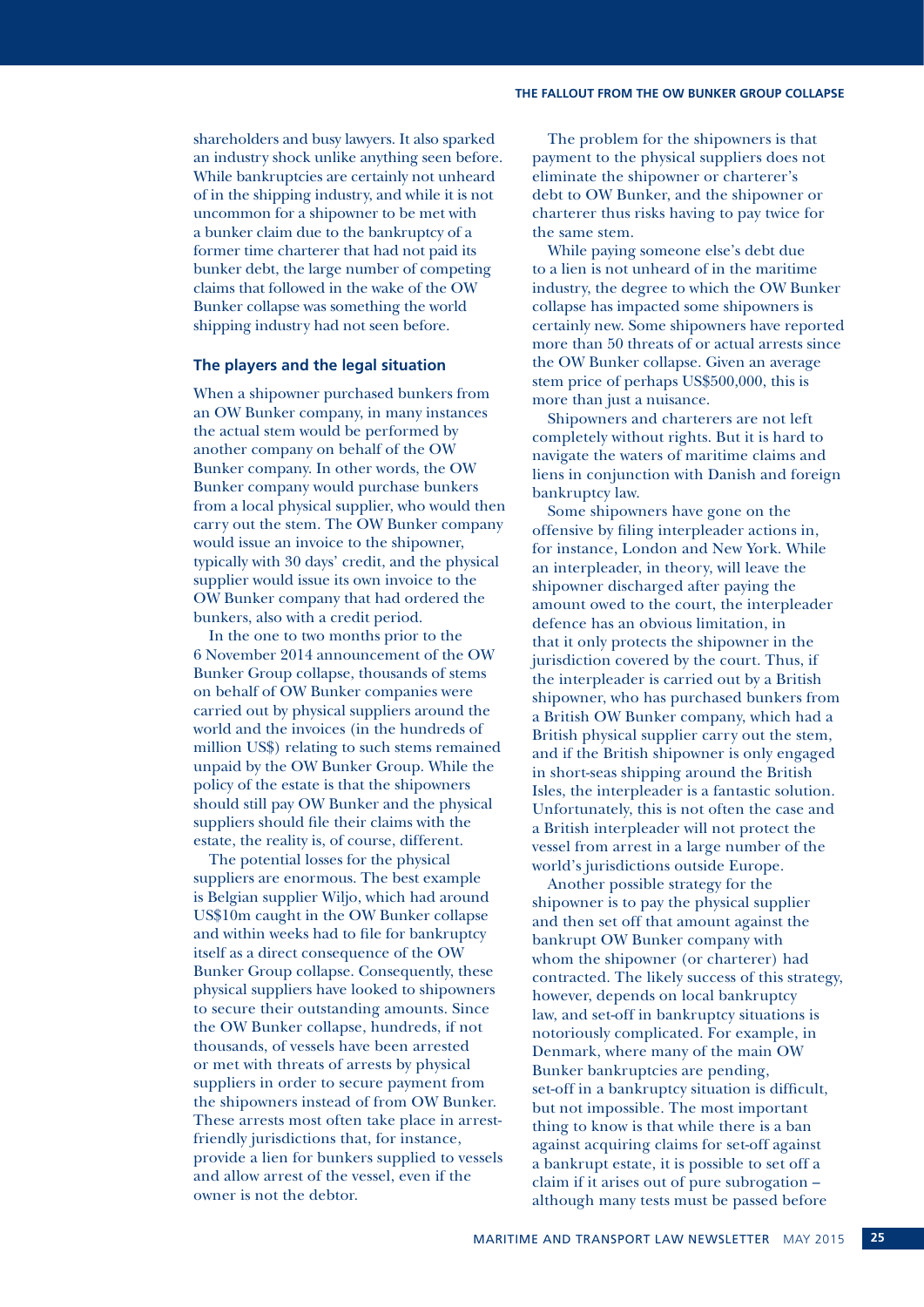

set-off will be allowed.

Consequently, it may be possible under Danish law for a shipowner to avoid having to pay for the same stem twice by paying the physical supplier, subrogating into the physical supplier's claim against a Danish

OW Bunker company, and then using that subrogation to set off that same OW Bunker company's claim against the shipowner.

Establishing set-off to avoid having to pay twice is not easy, but life, shipping and crossborder insolvencies seldom are.

# Calling at a Crimean port may cause arrest and confiscation of the vessel in Ukraine

# **Andrey Selyutin**

Arzinger Law Firm, Odessa andriy.selyutin@ arzinger.ua

For the annexation of Crimea,<br>
Ukraine has adopted the law 'Or<br>
Securing the Rights and Freedor<br>
of Citizens and the Legal Regime<br>
on the Temporarily Occupied Territory of Ukraine has adopted the law 'On Securing the Rights and Freedoms of Citizens and the Legal Regime Ukraine' (the 'TOT Law') in April 2014, establishing regulation of the status of Crimea, in addition to the procedure of entry into Crimea.

In accordance with Article 10(2) of the TOT Law, the entry of foreigners into Crimea is allowed subject to special permits and only through the checkpoints located at the administrative border of the Kherson region of Ukraine and Crimea.

Violation of the procedure of entry into Crimea is an administrative offence entailing a fine or detention up to 15 days, in addition to deportation and prohibition against entering Ukraine for up to three years. If it is committed with the intent to cause damage to the state of Ukraine, it will be punished as a crime and may result in imprisonment for up to eight years with confiscation of the transport vehicle used for entry.

It should also be noted that on 19 May 2014, Ukraine informed the International Maritime Organization (IMO), its Member States and representatives from foreign companies accredited by the IMO that Ukraine is not able to fulfil its obligations to ensure navigation safety in Crimean ports. The State Inspection of Ukraine on Security of Maritime and River Transport announced that all Crimean ports should be considered closed, as Ukraine is objectively unable to fulfil its obligations on providing safety of shipping in the waters of Crimean ports.

Moreover, Ukrainian legislation provides for no penalty regarding the vessel itself for calling at Crimean ports.

## **Recent practice**

On 24 March 2015, the Pechersky District Court of Kiev arrested the vessel 'Kanton' (flying the flag of Tuvalu) calling at the Port of Kherson. The Court accepted an application submitted by the General Prosecution Office as regards criminal proceedings against the master of the vessel, who was charged with being in violation of the entry procedure into temporarily occupied territory, specifically, in calling at the Port of Sevastopol in July 2014.

# **Comments**

According to Article 170 of the Criminal Procedural Code of Ukraine, any property can be arrested in order to ensure confiscation as criminal punishment. Since Article 332(1) of the Criminal Code of Ukraine, which establishes criminal liability for the violation of the entry procedure into Crimea, provides for the confiscation of the transport vehicle (including vessels), the Ukrainian court has formal ground to arrest the vessel involved in illegal entry in order to ensure further confiscation of it.

This arrest is completely different from the arrest on maritime claims. Unlike the latter, arrest in a criminal procedure cannot be removed by presentation of security, such as a bank guarantee or a protection and indemnity (P&I) Club letter. As the vessel is deemed as the instrument of the crime, the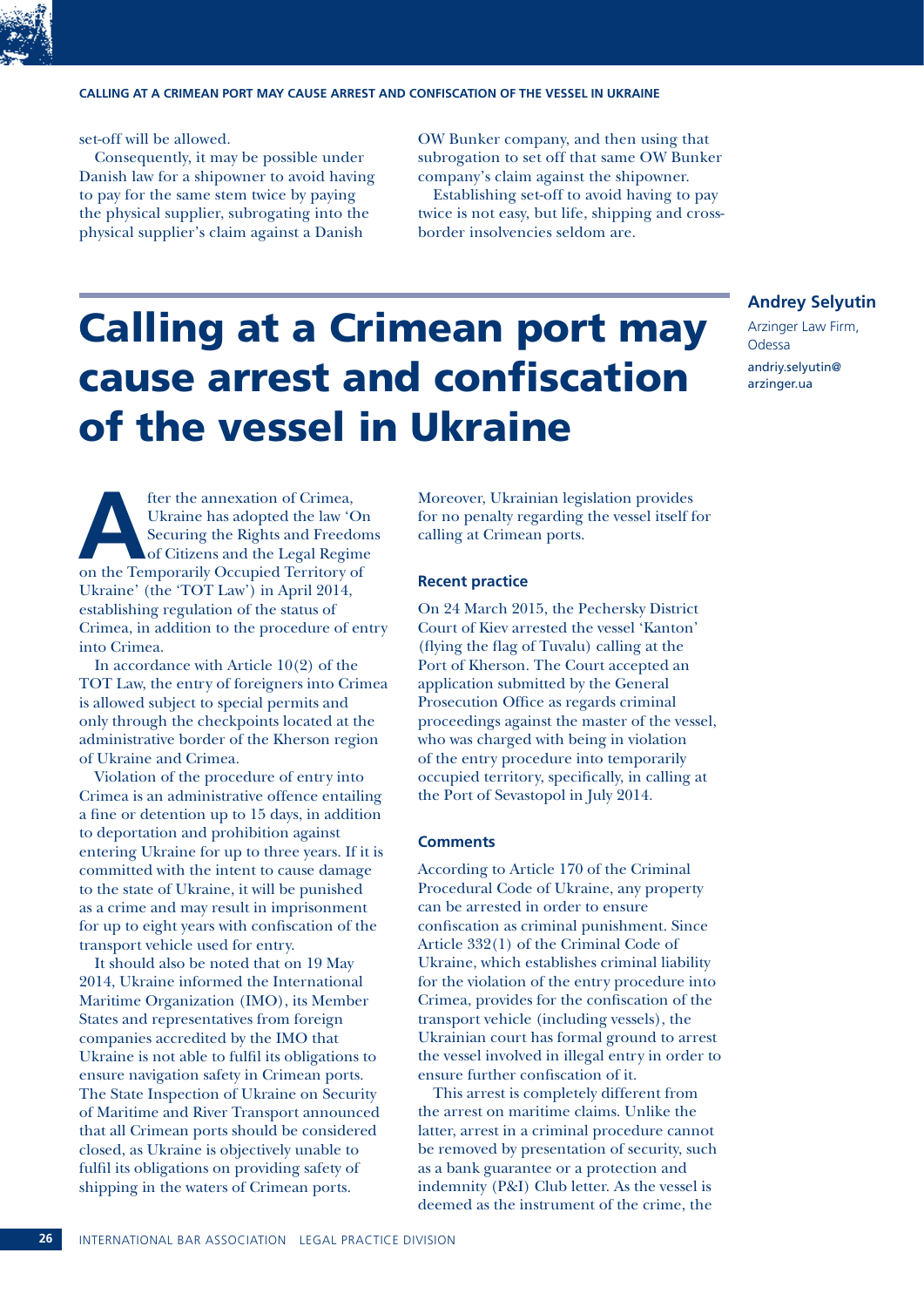purpose of arrest is not (only) to enable reimbursement of damages, but mainly to facilitate criminal punishment in the form of confiscation. In such case, the arrest would probably be valid until criminal proceedings are finished and a sentence is issued either on confiscation or on release of the arrested property.

# **Conclusion**

The Kanton case shows that Ukrainian authorities have begun to put pressure on shipowners calling at Crimean ports, despite the prohibition established by Ukrainian laws. The General Prosecution Office representative has officially stated that interrogation officers are investigating various facts of foreign vessels calling at Crimean ports.

Ukrainian law allows confiscation of vessels involved in navigation in Crimea as criminal punishment, regardless of who the vessel belongs to and which flag it flies.

In this regard, few recommendations may be given to shipowners and charterers. In general, Crimean ports should be avoided. Unless a strong necessity exists, it is better to avoid calling at both Ukrainian and Crimean ports with the same vessel.

Finally, it should be noted that the vessel can be the instrument of crime, but it can never be the subject of it. Consequently, confiscation of the vessel is the supplementary punishment to the imprisonment of the master (or other crew member) charged with violating the entry procedure into Crimea, and the former cannot be applicable separately from the latter. Appropriately, the crew and, first of all, the master should be replaced after the vessel has called at a Crimean port. In that case, the Ukrainian authorities cannot charge the new master (or other crew members) with being in violation of the entry procedure into Crimea. It will not guarantee that the vessel will not be arrested, but may help to avoid the confiscation of it.

# **Fuzet Farid**

Messrs Fuzet Farid, Kuala Lumpur fuzet.farid@fuzetfarid. com

# Consequential losses in long-term contracts of affreightment under Malaysian law

In today's climate of fluctuating fre<br>
rates, shipowners and charterers w<br>
wise to examine their exposure to<br>
for breach carefully when entering<br>
contracts of charter and, particularly, n today's climate of fluctuating freight rates, shipowners and charterers would be wise to examine their exposure to damages for breach carefully when entering into long-term contracts of affreightment. The damages at stake can be considerable and usually are measured by the difference between the contract price and: (1) should the freight rate go down, the price for which the shipowners could hire out their ships; or (2) should the freight rate rise, the price for which the charterers had to hire ships for the same period of time under a similar contract.

Malaysia is the biggest importer of coal in the Asia Pacific region. This article examines the allowable damages for breach of long-term contracts of affreightment under Malaysian law.

# **Section 74 Contracts Act 1950**

Section 74(1) of the Malaysian Contracts Act 1950 provides for the basic principle on which damages for breach of contract are to be calculated. It states that: 'When a contract has been broken, the party who suffers by the breach is entitled to receive, from the party who has broken the contract, compensation for any loss or damage caused to him thereby, which naturally arose in the usual course of things from the breach, or which the parties knew, when they made the contract, to be likely to result from the breach of it.'

Illustration (g) of Section 74 of the Contracts Act 1950 further explains that:

'A contracts to let his ship to B for a year, from the 1st of January, for a certain price. Freights rise, and, on the 1st January, the hire obtainable for the ship is higher than the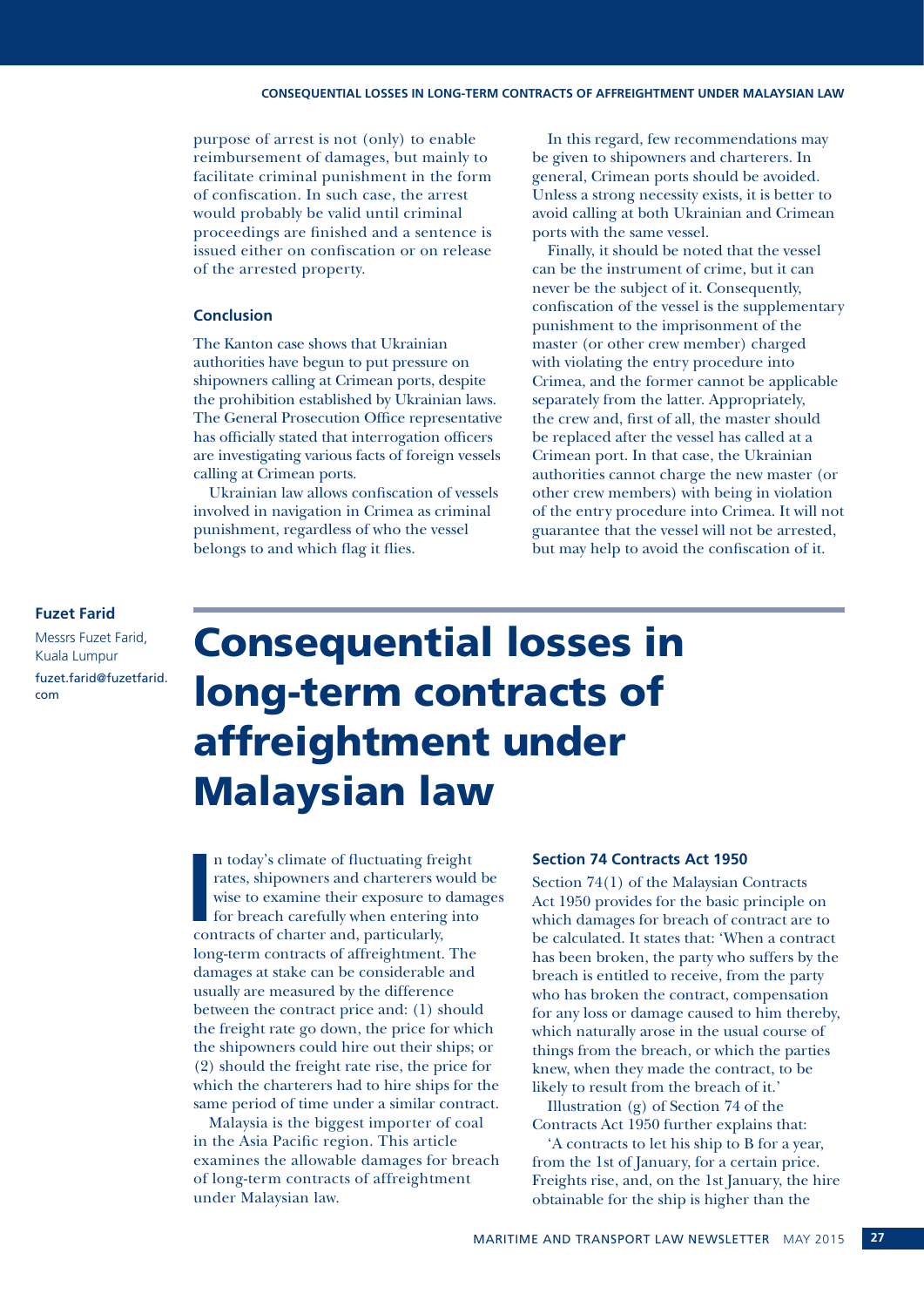

contract price. A breaks his promise. He must pay to B, by way of compensation, a sum equal to the difference between the contract price and the price for which B could hire a similar ship for a year on and from the 1st January'. Therefore, the breach of contracts of hire of ships was recognised half a century ago in the Contracts Act 1950 as a classic example of a breach of contract, whether because freight has risen, as in the illustration provided by the Contracts Act 1950, or because freight has dropped and one or other party exits from the contract of hire of the ship on this basis.

Section 74 actually restates the two principles laid in the landmark English case Hadley v Baxendale,<sup>1</sup> which defined the kind of damage that is the appropriate subject of compensation and excluded all other kinds as being too remote.

The main Malaysian textbook on contract law, *Law of Contract* by Andrew Phang Boon Leong, says that: '[t]he decision was concerned solely with what is correctly called remoteness of damage, and it will conduce to clarity if this expression is reserved for cases where the defendant denies liability for certain of the consequences that have flowed from his breach.' Furthermore: '[t]he second issue concerns the principles upon which damage must be evaluated or quantified in terms of money', that is, the measure of damages. Finally: '[t]he principle adopted by the courts is that of restitution in integrum, which is, if the plaintiff has suffered damage that is not too remote, he must, so far as money can do it, be restored to the position he would have been in had that particular damage not occurred.'

Phang further states that: 'The yardstick could either be loss of profits or, in the alternative, compensation for capital loss and expenses rendered futile by the breach, *Teoh Kee Keong v Tambun Mining Co. Ltd* [1968] 1 MLJ 39 at 41.'

The loss that will be applicable in a long-term contract of affreightment is expectation loss, which is the loss of the profit that the shipowner would have received if the long-term contract of affreightment had been properly performed. The damages adjudged to be due to the plaintiff are usually assessed at the time when the contract is breached.2

## **The** *Selva Kumar* **case**

The Malaysian classic case on damages for breach of contract is *Selva Kumar Murugiah* 

*v Thiagarajah Retnasamy*, 3 in which the Federal Court, the highest court in the land, stated that:

'a plaintiff who is claiming for actual damages in an action for breach of contract must still prove the actual damages or the reasonable compensation in accordance with the settled principles in *Hadley v Baxendale* (1854) 9 Exch 341; [1843–60] All ER Rep 461. Any failure to prove such damages will result in the refusal of the court to award such damages. However, for cases where the court finds it difficult to assess damages for the actual damage as there is no known measure of damages employable, and yet the evidence clearly shows some real loss inherently which is not too remote, the words in question will apply. The court ought to award substantial damages as opposed to nominal damages which are reasonable and fair according to the court's good sense and fair play.'

The Federal Court's decision established three important principles. First, the Federal Court held that the damages for a breach of contract are governed by Section 74 of the Malaysian Contracts Act 1950. The rule of assessment contained in Section 74 covers any loss or damage that arose naturally in the usual course of events from the breach. Secondly, the Federal Court held that where contractual liability is successfully established, in assessing damages, no compensation should be awarded for damages that are too remote. Finally, the Federal Court ruled that loss of profits will be recoverable if such loss was the natural and probable result of the breach and the loss was within the contemplation and knowledge of the party in breach. The loss will be awarded if it is not too remote and the loss can be proved and quantified.

The *Selva Kumar* case is still good law and followed most recently this year by the Court of Appeal in *Delpuri-Harl Corp JV Sdn Bhd v Perbadanan Kemajuan Negeri Selangor*, 4 as well as last year by the same Court in *Foo Yee Construction Sdn Bhd v Vijayan a/l Sinnapan*. 5

In applying the *Selva Kumar* case to loss of profits or expectation loss in long-term contracts of affreightment, the loss of profits in the form of expectation loss will be recoverable if it was the natural and probable result of the breach and the loss was within the contemplation and knowledge of the party in breach. The loss will be awarded if it is not too remote and the loss can be proved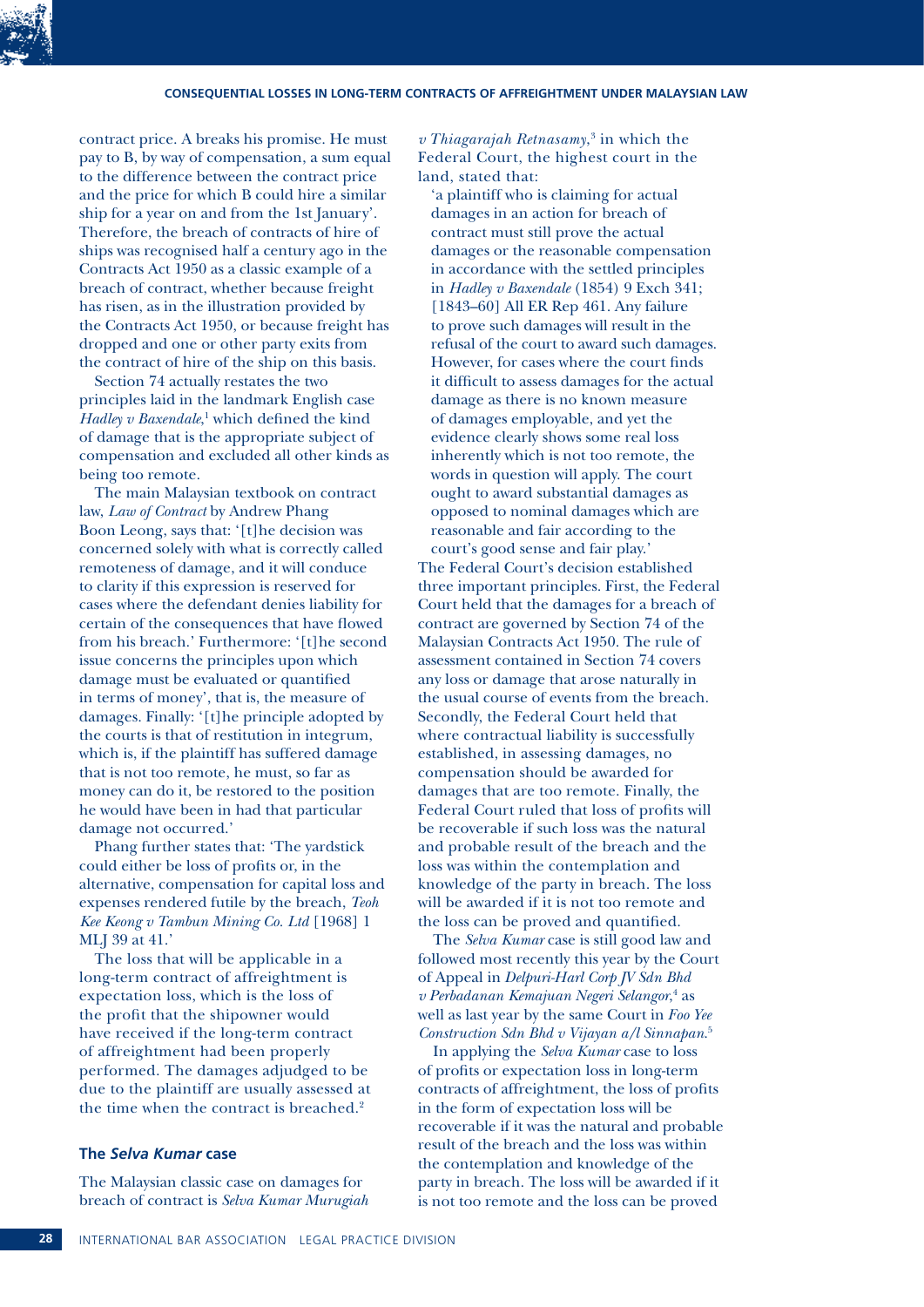## and quantified.

The dissenting judgment of Gopal Sri Ram in the Court of Appeal case of *Government of The State of Sabah v Suwiri Sdn Bhd*<sup>6</sup> states clearly that expectation loss is recognised under Malaysian law, quoting Lord Bridge in the English Court of Appeal case *Ruxley Electronics & Construction Ltd v Forsyth*; 7 a Malaysian high court case of *Majlis Perbandaran Pulau Pinang v Syarikat Bekerjasama-sama Serbaguna Sungai Gelugor*  dengan Tanggungan;<sup>8</sup> and even Indian cases: *Sharma Transport v Government of Andhra Pradesh*<sup>9</sup> and *Union of India v Anglo-Afghan Agencies Ltd.*<sup>10</sup>

## *The Golden Victory***<sup>11</sup>**

It is necessary for our purpose to consider the English House of Lords decision on contracts of affreightment of *The Golden Victory* (*Golden Strait Corpn v Nippon Yusen Kubishka Kaisha*).12 The charterers repudiated a long-term time charter with four years left to run. The charter contained a war cancellation clause that would have been triggered by the war in Iraq, which occurred 16 months after the acceptance of the repudiation.

The case is important for its qualification to the *prima facie* rule that contract damages are to be assessed at the date of breach, as exemplified in cases in which damages are assessed on the basis of obtaining a substitute contract in the market. In *The Golden Victory*, the House of Lords held that this rule gives way to the general compensatory principle that the purpose of an award of damages is to put the injured party into the same position financially as if the contract had not been broken. The majority of the House of Lords applied the general compensatory principle in preference to the breach date rule, holding that in the case of an accepted repudiation of a long-term contract, if an unexpected event later occurs, which means that the original contract would not have run its full term, damages are to be measured by taking into account that the innocent party would, in fact, only have had the benefit of the charter for that shorter term rather than for the full contractual term.

In reaching this decision, the courts (and the House of Lords by a majority) have thus declined to follow the dicta of Megaw LJ in *Maredelanto Compania Naviera SA v Bergbau-Handel GmbH The Mihalis Angelos*<sup>13</sup> that reliance could only be placed on subsequent events where it could be shown

that the events in question were predestined or certain to occur at the time of the acceptance of the repudiation.

At the time when the contract came to an end, the war was merely a possibility. Nevertheless, it was held that the charterers could rely on the war as limiting the owners' claim for damages to a period up to the outbreak of the war and not to the end of the charter period. The damages could, therefore, only be claimed for the period of 16 months rather than the full four years remaining at the time of breach.

#### *The Glory Wealth*

Last year, the compensatory principle in *The Golden Victory* was applied by the Queen's Bench Division (Commercial Court) in *Flame SA v Glory Wealth Shipping Pte Ltd; The Glory Wealth*. 14 The Court was asked to assume that the innocent party would have been able to perform, rather than to consider what was likely to have happened in the event that there had been no repudiation.

As such, the Court might well put the innocent party in a better position than it would have been in had the contract been performed. Teare J held instead that when assessing what the innocent party would have earned had the contract been performed, the Court had to assume that the party in breach had performed his obligations.

Interestingly, and pertinently for long-term contracts of affreightment providing for vessels 'to be nominated', the Court also held that the charterer did not need to know at the time of nomination what the relationship was between the owner and the vessel. What mattered to the charterer was that the vessel in fact arrived and loaded the charterer's cargo. If the vessel had not, then the disponent owner would be liable because he had failed to do what a disponent owner is required to do, namely, provide the nominated vessel.

# Notes

- 1 [1894] 9 Ex 341, pp 641–64.
- 2 *Tan Geok Khoon & Gerard Francis Robless v Paya Terubong Estate Sdn Bhd* [1988] 2 MLJ 672.
- 3 [1995] 1 MLJ 817 at 818, FC.
- 4 [2015] 2 MLJ 24 Court of Appeal.
- 5 [2014] MLJU 507 Court of Appeal.
- 6 [2005] 4 CLJ 72.
- 7 [1996] AC 344.
- 8 [1999] 3 CLJ 65.
- 
- 9 AIR [2002] SC 322.
- 10 AIR [1968] SC 718.
- 11 By statute, the common law of England and the rules of equity apply in the states of West Malaysia as administered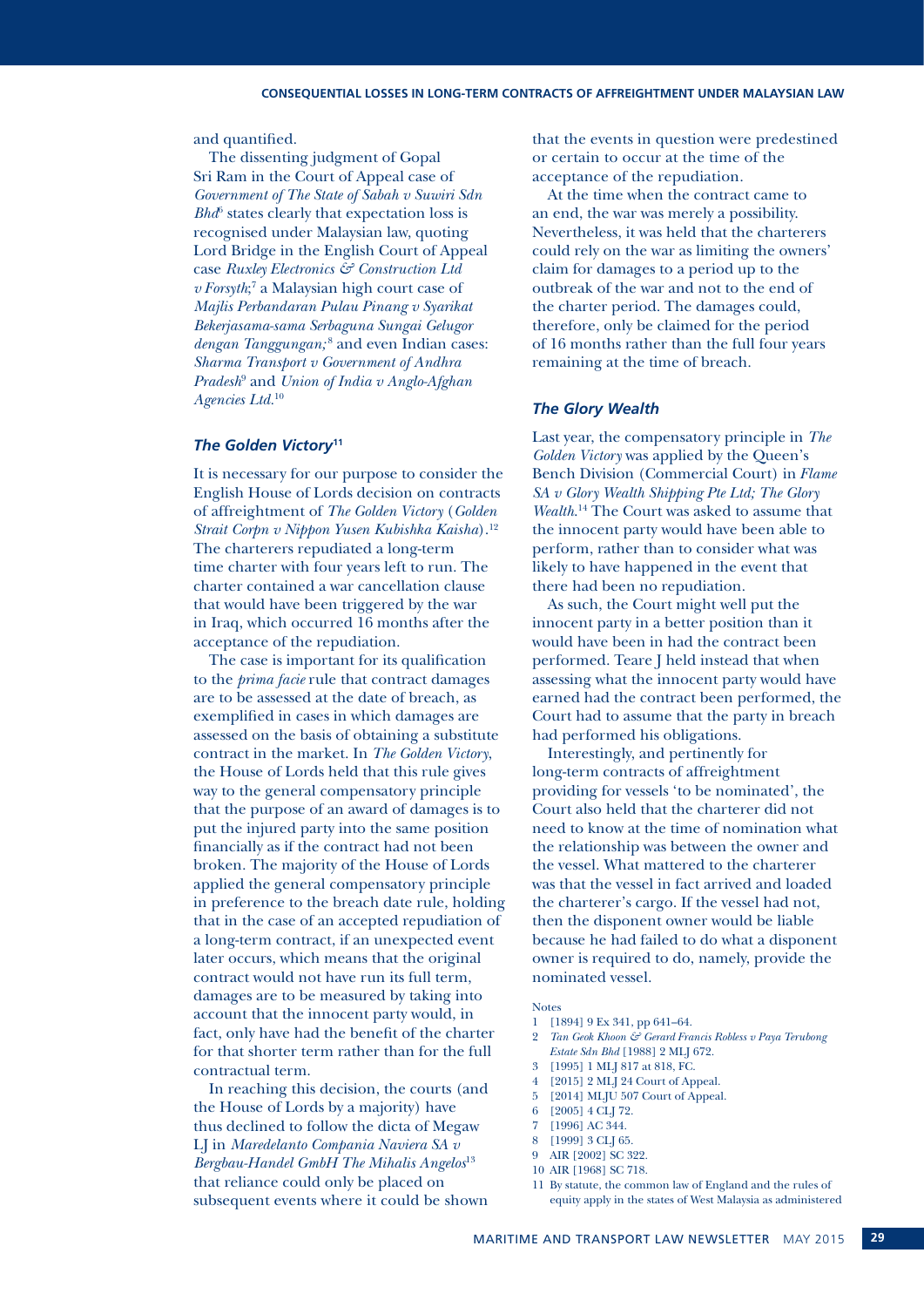## **FORCE MAJEURE: PRACTICAL LEGAL CONSEQUENCES**

in England on 7 April 1956, and apply in the states of East Malaysia as administered or in force in England on 1 December 1951 or 12 December 1949 (Section 3 Civil Law Act 1956). By virtue of the same statute, English law in commercial matters, namely the law of partnerships, corporations, banks and banking, principals and agents, carriers by air, land and sea, marine insurance, average, life and fire insurance and with respect to mercantile law generally, applies, as if such question or issue had arisen or had to be decided in England on 7 April 1956 in most states in West Malaysia, but in others, and in the states of East Malaysia, the law to be administered shall be the

same as would be administered in England in the like case at the corresponding period, if such question or issue had arisen or had to be decided in England, unless in any case other provision is or shall be made by any written law (Section 5 Civil Law Act 1956).Therefore, English cases are at least of strong persuasive value if not applicable law in Malaysia. Likewise, Commonwealth jurisdiction cases are of strong persuasive value.

- 12 [2007] UKHL 12, [2007] 2 AC 353.
- 13 [1971] 1 QB 164.
- 14 [2014] 1 All ER (Comm) 1043.

# Force majeure: practical legal consequences

**COLE**<br> **C**lear contractual terms usually<br>
But sometimes force majeure<br>
negatively impact the parties,<br>
encounter problems in fulfilling their guarantee a successful transaction. But sometimes force majeure events negatively impact the parties, who contractual obligations. Usually such problems entail additional financial liabilities.

## **Concept of force majeure**

The term 'force majeure' is commonly understood as 'irresistible force' or 'incidental event', which impedes the party's performance of contractual obligations. The terms 'incidental event' and 'force majeure' are not exhaustive and were not identified specifically by Ukrainian legislators until recently.

As we know, in English legislation force majeure is purely a contractual term. If terms on force majeure are included in a contract, the party may be exempt from liability. Force majeure clauses require special attention. Typically, such a clause consists of two parts: the first specifying the force majeure events, usually emphasising the inexhaustible character of those circumstances; the second defining possible legal consequences. Proving force majeure is the responsibility of the party who is not willing or able to fulfil its obligations. That party must prove that the circumstances prevailing are force majeure and subject to the force majeure clause.

## **Changes in Ukrainian legislation**

Recent developments in Ukraine – the Crimea occupation and war in the Donbas region – necessitated the introduction of specific rules related not only to the performance of the banking system and the

suspension of some businesses, but also to other changes in public and private law and regulation.

The concept of force majeure is expressed differently in contracts governed by English and Ukrainian law. The difference lies in the fact that in English law force majeure is a concept of contractual nature only and is normally specified, but may vary in different contracts.

In the national legislation of Ukraine, an unambiguous and consistent definition of force majeure was missing until the recently enacted Law of Ukraine 'On Temporary Measures for the Duration of Anti-terror Operation' and amendments to the Law of Ukraine 'On the Ukrainian Chambers of Commerce and Industry'.

Those changes determine force majeure as: 'extraordinary and unavoidable circumstances that make it impossible to objectively perform obligations under the terms of the agreement (contract), or obligations under the laws and other regulations, namely the threat of war, armed conflict or serious threat of such conflict, including but not limited to enemy attacks, blockades, military embargo, acts of foreign enemies, general military mobilisation, war, declared or undeclared, acts of public enemies, disturbances, acts of terrorism, sabotage, piracy, riots, invasion, blockade, revolution, rebellion, insurrection, curfews, expropriation, forced removal, takeovers, requisition, public demonstrations, strike, accident, wrongful acts of third parties, fire, explosion, prolonged outages of transport regulated by relevant decisions and acts of

# **Nikolay Melnykov**

Interlegal, Odessa melnykov@interlegal. com.ua

# **Alexander Chebotarenko**

Interlegal, Odessa chebotarenko@ interlegal.com.ua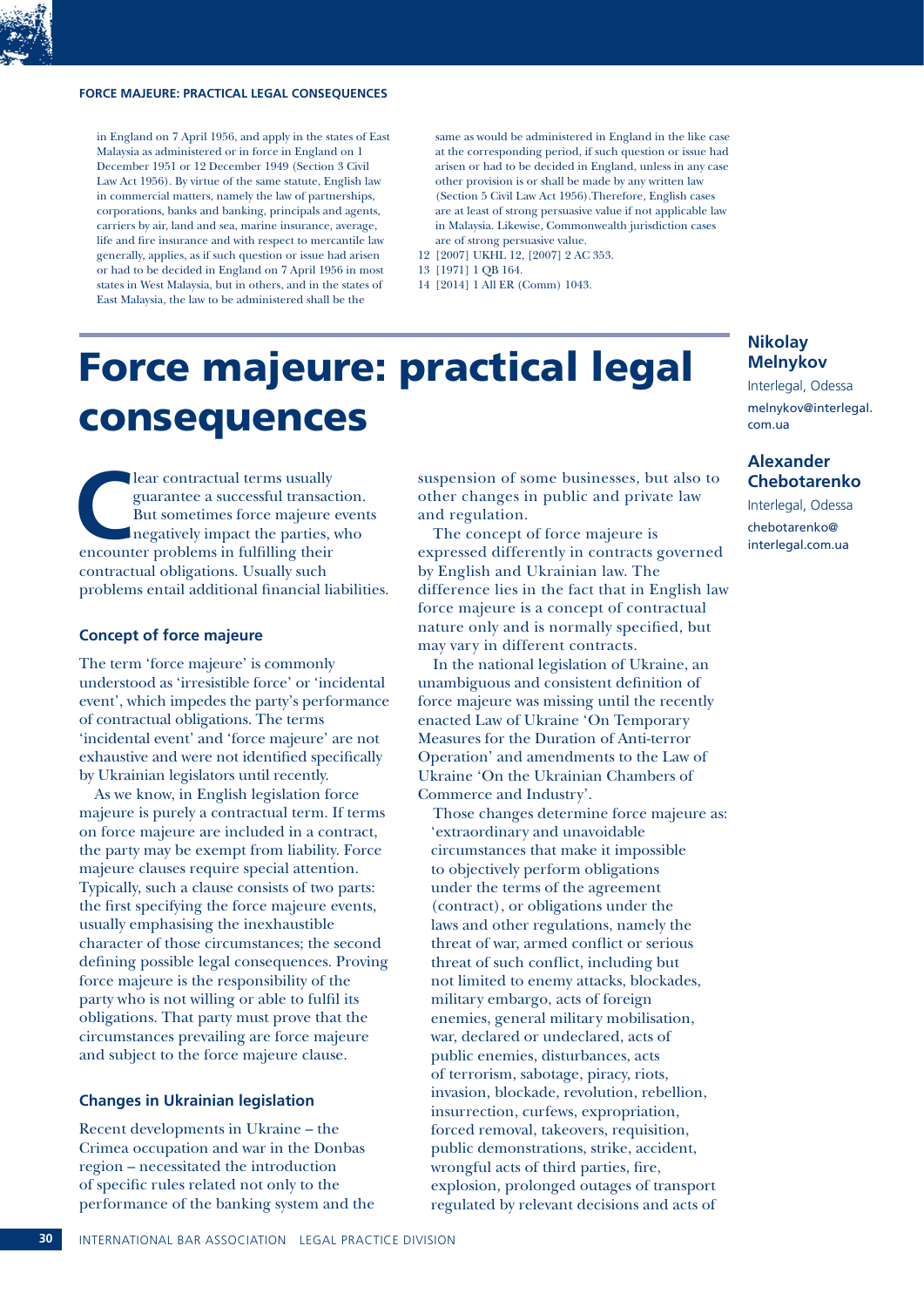# **EXCLUSIVE JURISDICTION CLAUSES AND THE CMR**

public authorities, closure of the Straits, embargo, prohibition (restriction) for export/import, etc, and emergency events caused by exceptional weather conditions and natural disasters, namely epidemic, severe storm, cyclone, hurricane, tornado, flood, snow accumulation, ice, hail, frost, freezing sea, canals, ports, passes, earthquake, lightning, fire, drought, subsidence and landslide and other natural disasters, etc.'

Although the concept of force majeure is clearly defined, the list of extraordinary and unavoidable circumstances is certainly not exhaustive.

Also, the innovations authorise the Ukrainian Chamber of Commerce and Industry (UCCI) and the new Regional Chambers of Commerce and Industry to certify force majeure events upon request of the persons concerned. The fact of force majeure is confirmed by the relevant certificate from the UCCI, issued within seven days from the date of application.

The competence of the UCCI on the testimony of force majeure, as defined in the law, was previously partial, as it was limited to certification of force majeure only in terms of international trade contracts, international treaties of Ukraine and at the appeals of business entities engaged in housing (developing) contracts.

# **Practical value of changes**

Until recently, it was possible to speak of a certain complexity of the procedure

to confirm the presence or absence of force majeure in Ukraine. In practice, the parties used to simplify this procedure for themselves by including in contracts a condition under which documents issued by relevant government authorities or agencies authorised to certify certain circumstances, according to their powers and jurisdiction, were accepted as sufficient evidence of force majeure.

Disputes often arose in terms of admissibility of such evidence, and such documents were only taken into account by the parties who had agreed to it in the first place.

Today, the procedure for confirmation of force majeure is more simple and unified. The UCCI and its regional chambers are the only institutions in Ukraine that are authorised to issue certificates to evidence force majeure.

# **Conclusion**

The changes in civil legislation of Ukraine entrenched the concept of force majeure in the Ukrainian legal framework. The description here is not exhaustive, but the presented list of force majeure events is fairly complete and specific, allowing more clear and unambiguous interpretation of force majeure in contractual relations and in disputes.

Also, the procedure for recognition of force majeure by the UCCI has been improved and standardised. That should save time and money for contracting parties involved in force majeure situations.

# **Annemieke Spijker**

AKD, Rotterdam aspijker@akd.nl

# **Jos van der Meché**

AKD, Rotterdam jvandermeche@akd.nl

# Exclusive jurisdiction clauses and the CMR

**C**arriers of goods by road should be aware of a recent, singular decision of the Rotterdam Court that an exclusive jurisdiction clause in a framework contract between a carrier and its principal was null and void pursuant to the terms of the Convention on the Contract for the International Carriage of Goods by Road (CMR).

The dispute arose from an alleged lack of customs documentation required in

connection with the transportation of goods by road from Italy to Russia. The Dutch multimodal carrier and its Italian subsidiary claimed damages of €111,646 from their Italian principal. The principal argued that the Rotterdam Court lacked jurisdiction to hear the claim, but the carriers maintained that the Rotterdam Court was competent, pursuant to an exclusive jurisdiction clause in the framework contract between the parties. Declining jurisdiction, the Rotterdam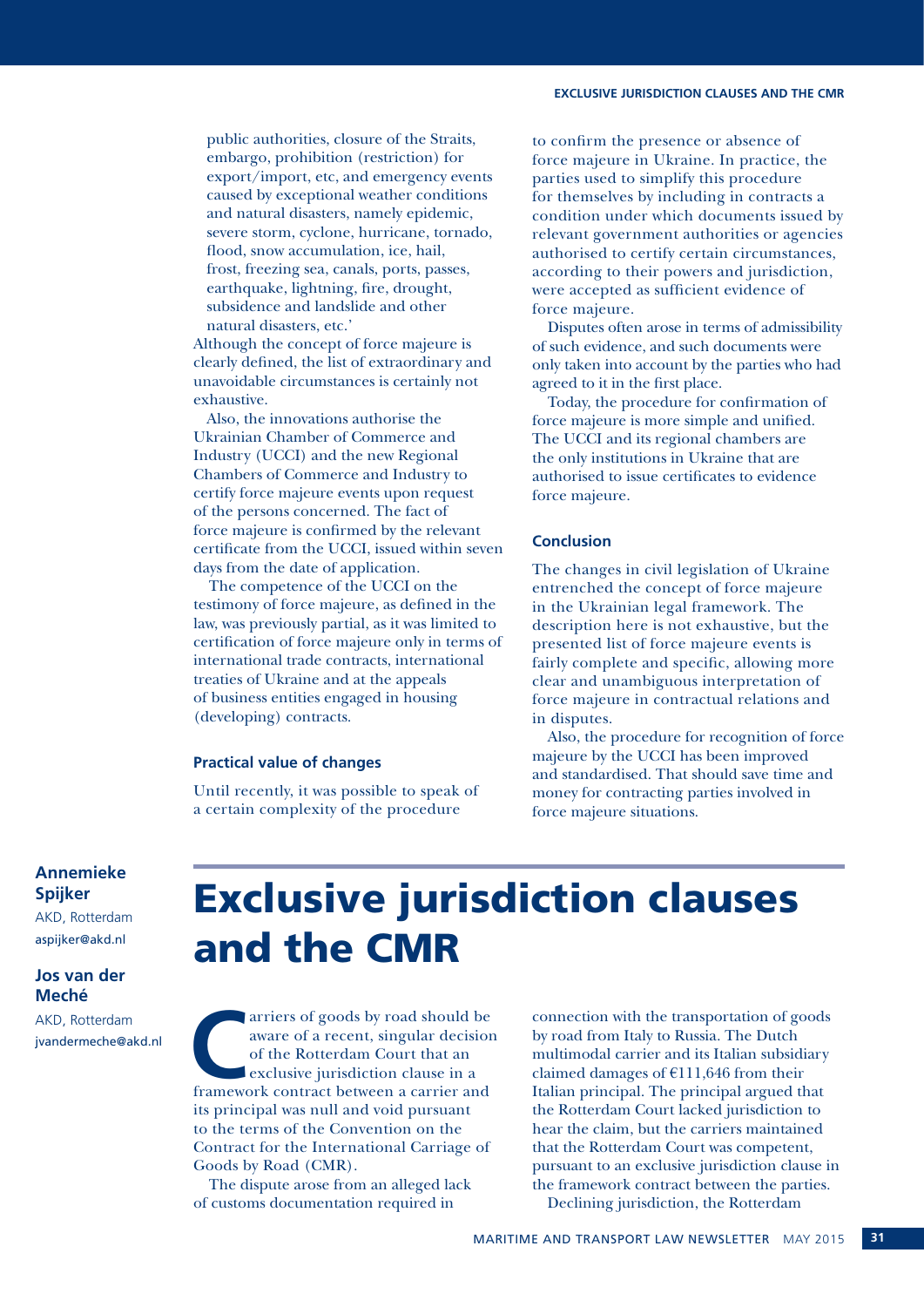Court, in what appears to be the first interpretation of its kind in the Netherlands, held that, insofar as the CMR applied to the claim, the exclusive jurisdiction clause in the contract was null and void pursuant to Article 41 of the CMR.

# **CMR provisions**

Article 41 provides that 'any stipulation which would directly or indirectly derogate from the provisions of this convention shall be null and void. The nullity of such a stipulation shall not involve the nullity of the other provisions of the contract'.

Meanwhile, Article 31.1 of the CMR stipulates that legal proceedings involving CMR cases can be brought before several courts, including: (1) a court designated by the parties in their contract; (2) the place where the defendant is registered or located; (3) the place of taking over the goods; and (4) the place of discharge of the goods. The plaintiff decides in which of these courts it wants to hear the legal proceedings.

In this case, notwithstanding the existence of an option to agree upon the competence of a designated court, the Rotterdam Court held that the entire jurisdiction clause in the contract was null and void, since it referred to the exclusive competence of the Rotterdam Court, which was a derogation from Article 31.1 of the CMR within the meaning of Article 41 of the CMR. This would seem to depart from previous Dutch case law on the subject.

There are, however, two ways in which the Dutch courts may be prevented from declaring themselves incompetent in this manner. The first involves the incorporation of a non-exclusive jurisdiction clause valid under Article 31.1 of the CMR, although it should be noted that Dutch carriers need to start declaratory proceedings in the Netherlands before their principals begin proceedings in another jurisdiction. The second possible solution involves the incorporation of an exclusive arbitration clause valid under Article 33 of the CMR.

## **Revised Brussels 1 Regulation**

The revised Brussels 1 Regulation (the 'Regulation'), the key European instrument on jurisdiction and enforcement issues in civil and commercial matters, could meanwhile provide opportunities for carriers looking to secure the Netherlands'

jurisdiction for CMR disputes. The extensively reviewed Regulation is now being applied by European Union Member State courts.

Article 31.2 of the revised Regulation states that 'where a court of a member state on which an agreement as referred to in Article 25 confers exclusive jurisdiction is seised, any court of another member state shall stay the proceedings until such time as the court seised on the basis of the agreement declares that it has no jurisdiction under the agreement'.

This means that, unlike the situation under the old Regulation, the court mentioned in an exclusive jurisdiction clause can continue the proceedings even if another party has already started proceedings before another court. However, the unaltered Article 71 of the revised Regulation stipulates that 'this regulation shall not affect any conventions to which the member states are parties and which, in relation to particular matters, govern jurisdiction or the recognition or enforcement of judgments'.

It could, therefore, be argued that Article 31 of the CMR should prevail over Article 31.2 of the revised Regulation in the event that the CMR applies to a particular dispute. This would mean that a court mentioned in an exclusive jurisdiction clause, seised subsequent to another court competent under Article 31 of the CMR, could not continue the proceedings on the basis of Article 31.2 of the revised Regulation.

# **EU Court of Justice rulings**

The party invoking the exclusive jurisdiction clause, however, could maintain that this interpretation is invalid in view of the European Union Court of Justice judgments of 19 December 2013 in *Nipponkoa v Inter-Zuid* and of 4 May 2010 in *TNT v AXA*. In these disputes, it was held that Article 71 of the Regulation precludes an international convention from being interpreted in a manner that fails to ensure, under conditions at least as favourable as those provided for by that regulation, that the underlying objectives and principles of the regulation are observed.

It could be argued that the objectives and principles of the revised Regulation would not be adhered to if a court appointed under an exclusive jurisdiction clause had to stay